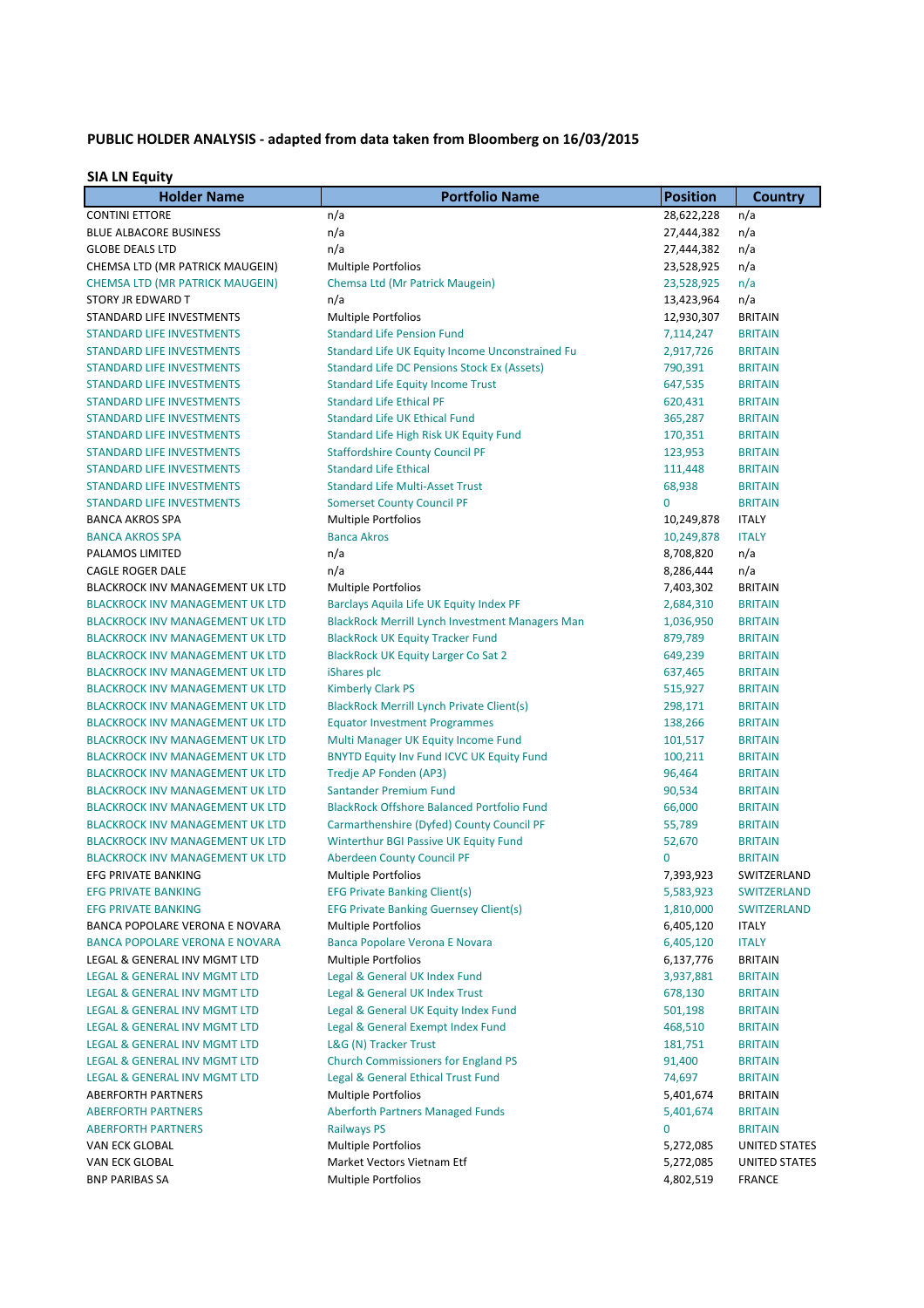BNP PARIBAS SA **BND AMRO** ABN Amro Life SA **ABN Amro Life SA** 2,300,000 FRANCE

BNP PARIBAS SA BNP Paribas Private Bank Switzerland Client(s) 1,313,628 FRANCE BNP PARIBAS SA BNP Paribas Securities Services Italian Client( 337,831 FRANCE **BNP PARIBAS SA CORTAL CONSORS SA Germany 195,000 FRANCE** BNP PARIBAS SA **BNP Paribas Securities Services German Client**(s 170,270 FRANCE **BNP PARIBAS SA CORTAGE CONSORS SA FRANCE CONSORS SA FRANCE CONSORS SA FRANCE** BNP PARIBAS SA BNP Paribas Securities Services Jersey Client(s 109,974 FRANCE BNP PARIBAS SA FOR THE SAN FOR HELIUM CONTROL TO A RESEARCE THE SAN FRANCE SAN FRANCE BNP PARIBAS SA BNP Paribas Securities Services Australian Clie 82,079 FRANCE BNP PARIBAS SA **BNP Paribas Securities Services Clients** 52,000 FRANCE SELFTRADE Multiple 
 Portfolios 4,125,943 BRITAIN SELFTRADE SELFTRADE Selftrade Private Client(s) 4.125,943 BRITAIN CAPITA FINANCIAL MANAGERS IRELAN Multiple Portfolios and the state of the state of the state of the state of the state of the state of the state of the state of the state of the state of the state of the state of the state CAPITA FINANCIAL MANAGERS CF CHELVERTON UK EQUITY INCOME FUND 1,425,000 BRITAIN CAPITA FINANCIAL MANAGERS THE HOLLY FUND THE HOLLY AND THE HOLLY AND THE HOLLY AND THE HOLLY FUND THE HOLLY FUND CAPITA FINANCIAL MANAGERS IRELAN GUINNESS ASSET MGMT FUNDS PLC-GLOBAL ENERGY FUN 810.299 IRELAND CAPITA FINANCIAL MANAGERS **1,557** BRITAIN CAPITA FINANCIAL MANAGERS **1,037** TIM INVESTMENT FUNDS - UNCONSTRAINED FUND 1,037 BRITAIN SOCO INTERNATIONAL PLC EBT Multiple Portfolios and a set of the state of the state of the state of the state of the state of the state of the state of the state of the state of the state of the state of the state of the st SOCO INTERNATIONAL PLC EBT Soco International plc EBT 3,294,111 n/a JPMORGAN ASSET MANAGEMENT Multiple Portfolios and a series of the contract of the BRITAIN IPMORGAN ASSET MANAGEMENT **MERCANTILE INVESTMENT TRUST PLC** 1941,348 BRITAIN JPMORGAN ASSET MANAGEMENT UK LTD JPMORGAN MID CAP INVESTMENT TRUST PLC 490,000 BRITAIN JPMORGAN ASSET MANAGEMENT JPMORGAN FUND ICVC-PREMIER EQUITY INCOME FUND 398,163 BRITAIN JPMORGAN LIFE LTD JPMORGAN LIFE-UK SPECIALIST EQUITY FUND 99,673 BRITAIN JPMORGAN FLEMING LIFE LTD JPMORGAN LIFE-UK EQUITY FUND 15,700 BRITAIN JPMORGAN ASSET MANAGEMENT UK THE UROPE SMALL CAP STOCK FUND 3,330 BRITAIN BARCLAYS PERSONAL INV MANAGEMENT Multiple Portfolios and a memory of the control of the 2,762,185 BRITAIN BARCLAYS PERSONAL INV MANAGEMENT Barclays Personal IM Private Client(s) 2,762,185 BRITAIN MORGAN STANLEY INVEST MGMT INC Multiple Portfolios and a state of the control of the control of the control of the control of the control of the control of the control of the control of the control of the control of the co MORGAN STANLEY INVEST MGMT INC Morgan Stanley IM Private Client(s) 2.721.460 UNITED STATES CREDIT SUISSE PRIVATE BANKING Multiple Portfolios and the state of the state of the ST-594,297 SWITZERLAND CREDIT SUISSE PRIVATE BANKING Credit Suisse Zurich 1,924,297 SWITZERLAND CREDIT SUISSE PRIVATE BANKING Credit Suisse Luxembourg 670,000 SWITZERLAND A J BELL SECURITIES **EXECURITIES SECURITIES Multiple Portfolios 2,393,755 BRITAIN** A J BELL SECURITIES **BRITAIN** A J Bell Securities Private Client(s) 2,001,196 BRITAIN A LIBELL SECURITIES CONTROL CONTROLLER A LIBELL SECURITIES ISA Client(s) 392,559 BRITAIN SCHRODER INVESTMENT MGMT LTD Multiple Portfolios and a series of the contract of the 2,212,634 BRITAIN SCHRODER INVESTMENT MGMT LTD Vanguard International Explorer Fund 1,287,140 BRITAIN SCHRODER INVESTMENT MGMT LTD Schroders UK Mid & Small Cap Fund 850,000 BRITAIN SCHRODER INVESTMENT MGMT LTD Schroders Investment Management Managed Funds 75,494 BRITAIN AXA INVESTMENT MANAGERS LTD Multiple Portfolios and a series of the control of the 2,167,089 BRITAIN AXA INVESTMENT MANAGERS LTD AXA Distribution Fund CONTROL 295,000 BRITAIN AXA INVESTMENT MANAGERS LTD AXA Sun Life Assurance Society plc 290,176 BRITAIN AXA INVESTMENT MANAGERS LTD AXA World Funds and the state of the state of the state of the BRITAIN DIMENSIONAL FUND ADVISORS LP Multiple Portfolios 2,070.171 UNITED STATES DIMENSIONAL FUND ADVISORS LP **Dimensional UK Small Company Series** 897,595 UNITED STATES DIMENSIONAL FUND ADVISORS LP Dimensional International Core Equity Portfolio 278,216 UNITED STATES DIMENSIONAL FUND ADVISORS LP **Dimensional UK Smaller Companies Fund** 272,650 UNITED STATES DIMENSIONAL FUND ADVISORS LP Dimensional UK Value Fund 175,411 UNITED STATES DIMENSIONAL FUND ADVISORS LP **Dimensional UK Core Equity Fund** 124,561 UNITED STATES DIMENSIONAL FUND ADVISORS LP Principal Life Insurance Company 118,708 UNITED STATES DIMENSIONAL FUND ADVISORS LP Old Westbury Global Small & Mid Cap Fund 79,439 UNITED STATES DIMENSIONAL FUND ADVISORS LP Shell Contributory Pension Fund 66,240 UNITED STATES DIMENSIONAL FUND ADVISORS LP Dimensional Funds II plc - Global Targeted Valu 57,351 UNITED STATES STATE STREET CORP COMPONE CONTROLLER CONTROLLER Multiple Portfolios CONTROLLER CONTROLLER CONTROLLER CONTROLLER STATE STREET GLOBAL ADV UK **MPF UK EQUITY INDEX SUB FUND** 1,012,731 BRITAIN STATE STREET GLOBAL ADV (US) Multiple Portfolios 737.741 UNITED STATES STATE STREET BANK & TRUST CO SSGA INTERNATIONAL STOCK SELECTION FUND 177,841 UNITED STATES STATE STREET GLOBAL ADV (IRE)LTD SPDR FTSE UK ALL SHARE ETF 32,922 IRELAND STATE STREET GLOBAL ADV UK SSGA UK EQUITY TRACKER FUND 29.660 BRITAIN STATE STREET GLOBAL ADV UK SPDR MSCI Europe Small Cap Value Weighted UCITS 20.034 BRITAIN STATE STREET BANQUE S A SPDR MSCI EUROPE SMALL CAPSM UCITS ETF 6,287 FRANCE TD DIRECT INVESTING 
TO DIRECT INVESTING 
TO DIRECT INVESTING 
TO DIRECT INVESTING 
TO A CONTAINMENT AND THE OUTLOT OF THE OUTLOT OF THE OUTLOT OF THE OUTLOT OF THE OUTLOT OF THE OUTLOT OF THE OUTLOT OF THE OUTLOT OF THE O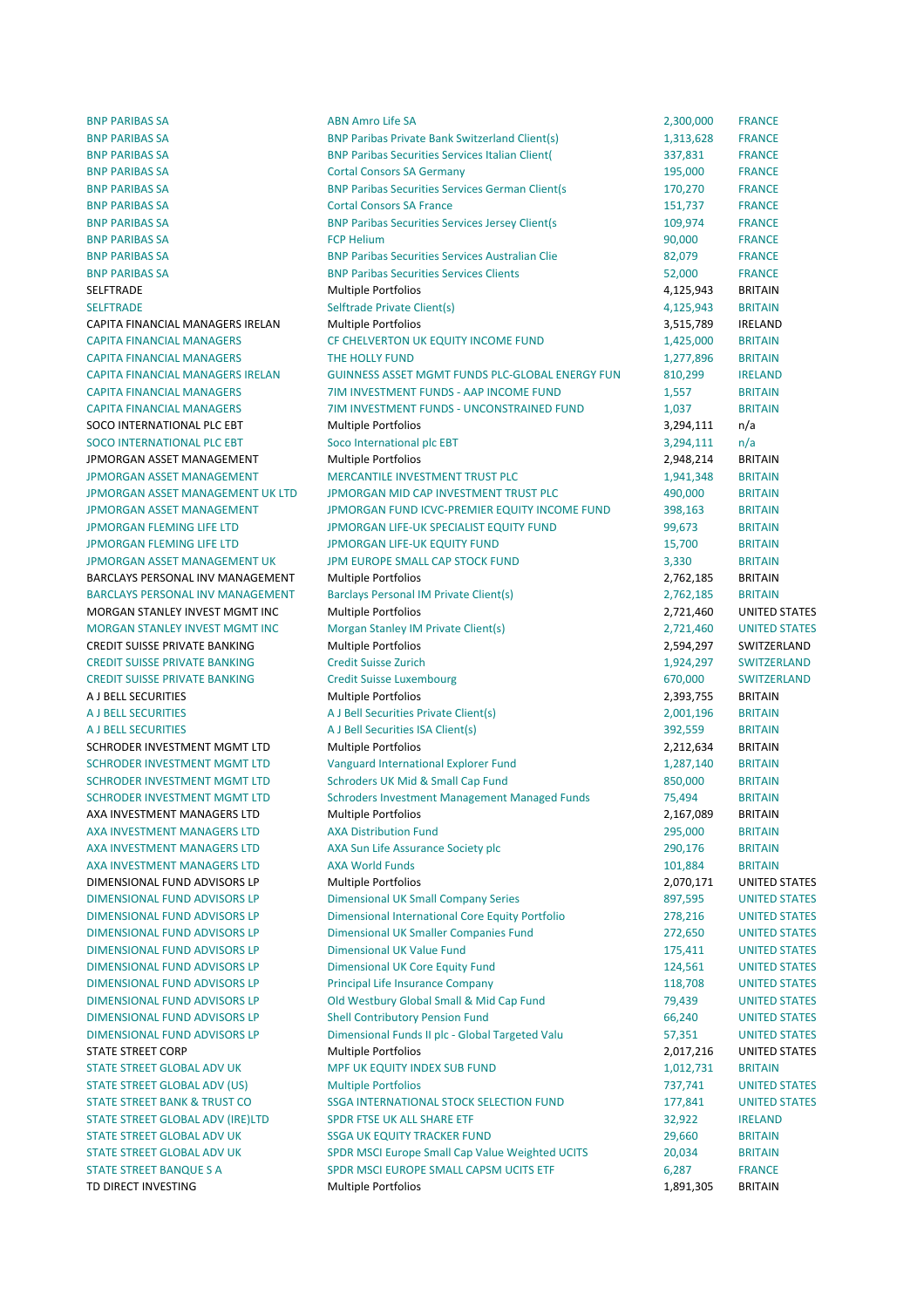TD DIRECT INVESTING TO Materhouse ISA Client(s) 1,484,347 BRITAIN TD DIRECT INVESTING TD Waterhouse Private Client(s) TD UNESS TO MEET ALL A 406,958 BRITAIN SHORE CAPITAL GROUP PLC **Multiple Portfolios CONTAINING CAPITAL CONTAINING CAPITAL ACTES CONTAINING CONTAINING CONTAINING CONTAINING CONTAINING CONTAINING CONTAINING CONTAINING CONTAINING CONTAINING CONTAINING CONTAINI** SHORE CAPITAL GROUP PLC Shore Capital Private Client(s) 1,887,244 BRITAIN BANK OF NEW YORK MELLON CORP Multiple Portfolios 1.846.612 UNITED STATES BANK OF NEW YORK MELLON CORP Bank of New York Client(s) Collateral 1,846,612 UNITED STATES VANGUARD GROUP INC **Multiple Portfolios** 1,823,162 UNITED STATES VANGUARD GROUP INC CHERO CONDUCTED STATES Vanguard Total International Stock Index Fund 1,467,370 UNITED STATES VANGUARD GROUP INC CONDUCT CONTROLLY CONTROLLY VANGUARD VANGUARD GROUP INCLUSION CONTROLLY VANGUARD ON VANTED STATES VANGUARD GROUP INC **STATES** Vanguard FTSE UK Equity Index Fund 86,615 UNITED STATES UBS 
 PRIVATE 
 BANKING Multiple 
 Portfolios 1,685,053 BRITAIN UBS PRIVATE BANKING THE SUBS AG Zurich The State of the State of the State of the State of the State of the State of the State of the State of the State of the State of the State of the State of the State of the State of t HARGREAVES LANSDOWN ASSET MGMT Multiple Portfolios and the material method of the 1,610,470 BRITAIN HARGREAVES LANSDOWN ASSET MGMT Hargreaves Lansdown Private Client(s) 1,610,470 BRITAIN AXA INVESTMENT MANAGERS LTD Friends Life Company Ltd 1,480,029 BRITAIN BSI 
 BANK Multiple 
 Portfolios 1,447,312 SWITZERLAND BSI BANK SERI BANK LUgano BSI BANK LUGANO BANG BANK LUGANO BANK LUGANO BANK LUGANO BANK LUGANO BANK LUGANO BANK LUGANO BANK LUGANO BANK LUGANO BANK LUGANO BANK LUGANO BANK LUGANO BANK LUGANO BANK LUGANO BANK LUGANO BANK LU OLD MUTUAL INVESTMENT FUNDS Multiple Portfolios and the matter of the matter of the matter of the matter of the matter of the matter of the matter of the matter of the matter of the matter of the matter of the matter of th OLD MUTUAL INVESTMENT FUNDS **OLD MUTUAL INV FUNDS I-UK SELECT SM COMP FUND** 1.414.000 BRITAIN OLD MUTUAL INVESTMENT FUNDS **OLD MUTUAL INV FUNDS II-GLOBAL EQUITY FUND** 4.474 BRITAIN JP MORGAN CHASE & CO **Multiple Portfolios 1.416.483** UNITED STATES **IPMORGAN ASSET MANAGEMENT COMPUTER A LUXEMBOURG CONTACT CONTACT A LUXEMBOURG CONTACT A LUXEMBOURG** JPMORGAN ASSET MANAGEMENT THE MANORGAN FUNDS-EUROPE SMALL CAP FUND THE 231,000 LUXEMBOURG M&G INVESTMENT MANAGEMENT LTD Multiple Portfolios and the management of the 1,401,834 BRITAIN M&G INVESTMENT MANAGEMENT LTD Prudential Assurance plc 1,190,601 BRITAIN M&G INVESTMENT MANAGEMENT LTD Prudential UK Equity Passive Fund 125,831 BRITAIN M&G INVESTMENT MANAGEMENT LTD M&G Index Tracker Fund 85,402 BRITAIN HSBC PRIVATE BANK (MONACO) SA Multiple Portfolios and the matter of the matter of the monaco monaco HSBC 
 PRIVATE 
 BANK 
 (MONACO) 
 SA HSBC 
 Private 
 Bank 
 (Monaco) 
 SA 1,298,686 MONACO SCOTTISH WIDOWS INV PARTSP LTD Multiple Portfolios and the state of the state of the state of the state of the Multiple Portfolios and the state of the state of the state of the state of the state of the state of the state SCOTTISH WIDOWS INVESTMENT P Multiple Portfolios and the material control of the material partial and the material of the material of the material partial partial partial partial partial partial partial partial partial par SCOTTISH WIDOWS INVESTMENT PART ABERDEEN FOUNDATION GROWTH FUND 116,865 BRITAIN SCOTTISH WIDOWS INVESTMENT PART SCOTTISH WIDOWS INV PARTN-UK INCOME FUND 32.517 BRITAIN GENERALI PORTFOLIO MANAGEMENT Multiple Portfolios and the manufacture of the 1,277,896 BRITAIN GENERALI 
 PORTFOLIO 
 MANAGEMENT CF 
 The 
 Holly 
 Fund 1,277,896 BRITAIN Valartis Bank (Austria) AG **Multiple Portfolios** 1,258,144 AUSTRIA Valartis 
 Bank 
 (Austria) 
 AG Valartis 
 Asset 
 Management 
 (Austria) 
 Kapitalanla 1,258,144 AUSTRIA RATHBONE UNIT TRUST MANAGEMENT Multiple Portfolios and the matter of the matter of the 1,223,232 BRITAIN RATHBONE UNIT TRUST MANAGEMENT Rathbones Private Client(s) 1,223,232 BRITAIN SG ASSET MANAGEMENT/LONDON Multiple Portfolios and the matter of the multiple of the matter of the multiple portfolios and the matter of the multiple portfolios and the matter of the multiple portfolios and the matter of t SG ASSET MANAGEMENT/LONDON Societe Generale Bank & Trust 911,348 BRITAIN SG ASSET MANAGEMENT/LONDON Societe Generale Managed Funds 311,091 BRITAIN AVIVA INVESTORS **EXITAIN** Multiple Portfolios **1,166,615** BRITAIN AVIVA INVESTORS 6 1988 1999 Aviva Investors Managed Funds 1999 1999 1999 1999 203,426 BRITAIN AVIVA INVESTORS BRITAIN CONTROLLER Aviva Investors UK Growth Fund 256,496 BRITAIN AVIVA INVESTORS CONTRIBUTION CONTRIBUTION Aviva Investors IIK Index Tracking Fund 79 and 79 906 BRITAIN AVIVA INVESTORS BRITAIN CONTROLLED NOT MICHAEL AND SERVICE IN A PERSIONS LTD CONTROLLED A GO.527 BRITAIN AVIVA INVESTORS BRITAIN COLLECTIVE Stakeholder Investment 57,260 BRITAIN GOLDMAN SACHS INTERNATIONAL LTD Multiple Portfolios 1,162,639 BRITAIN GOLDMAN SACHS INTERNATIONAL LTD Bank of New York GCM Client account ISG 993,143 BRITAIN GOLDMAN SACHS INTERNATIONAL LTD Goldman Sachs International Managed Funds 169,496 BRITAIN GLG 
 PARTNERS 
 LP Multiple 
 Portfolios 1,159,877 BRITAIN GLG PARTNERS INVESTMENT FUNDS LT GLG UK ICVC-UNDERVALUED ASSETS FUND 878,375 BRITAIN GLG PARTNERS INVESTMENT FUNDS LT GLG UK ICVC - UK INCOME FUND 281,502 BRITAIN PRIVATE 
 INDIVIDUALS Multiple 
 Portfolios 1,122,794 BRITAIN PRIVATE INDIVIDUALS **EXECUTE 1, 122,794** BRITAIN PRIVATE INDIVIDUALS IDEALING.COM Multiple 
 Portfolios 1,025,484 BRITAIN IDEALING.COM Idealing.com 
 ISA 
 Client(s) 824,797 BRITAIN IDEALING.COM BRITAIN Idealing.com Private Client(s) 200,687 BRITAIN HSBC 
 INVESTMENTS 
 UK 
 LTD Multiple 
 Portfolios 1,023,835 BRITAIN HSBC INVESTMENTS UK LTD THIS HOLE FISE 250 Index Fund 339,396 BRITAIN HSBC INVESTMENTS UK LTD **HSBC Stockbroker Services Client(s)** 286,474 BRITAIN HSBC INVESTMENTS UK LTD **HSBC Merit UK Equity Fund** 129,267 BRITAIN HSBC INVESTMENTS UK LTD **HSBC FTSE All Share Index Fund 111,581** BRITAIN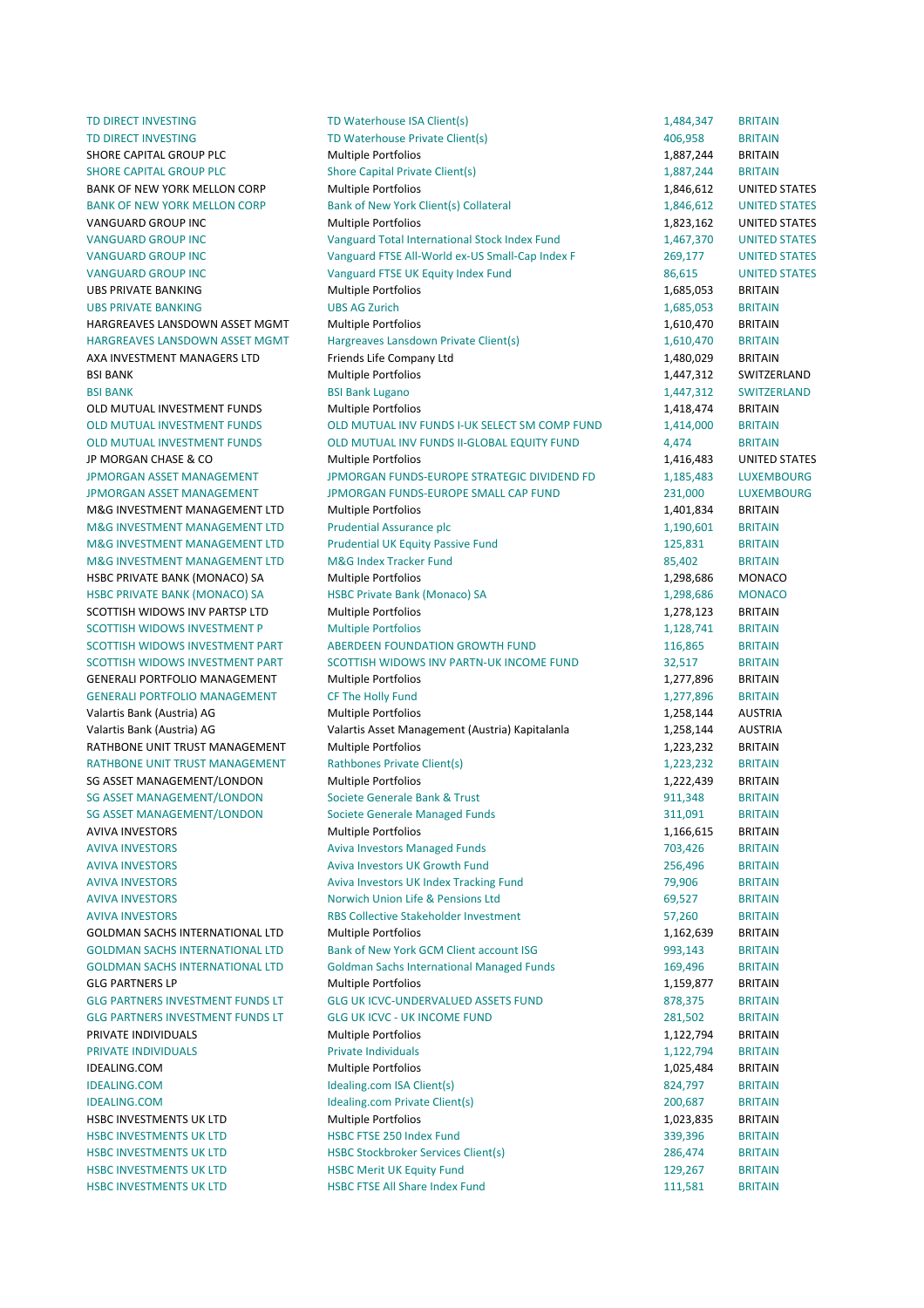FEDERATED INVESTORS INC **Multiple Portfolios 1988,522 UNITED STATES** 

FEDERATED INVESTORS INC Federated Unit Trust Trust 733.617 UNITED STATES FEDERATED INVESTORS INC **Company 159,087** UNITED STATES FEDERATED INVESTORS INC Federated International Small-Mid Company Fund 95,818 UNITED STATES CHARLES STANLEY & CO LTD Multiple Portfolios and the state of the S2.982 BRITAIN CHARLES STANLEY & CO LTD Charles Stanley & Co ISA Client(s) 616,157 BRITAIN CHARLES STANLEY & CO LTD Charles Stanley & Co Private Client(s) 366,825 BRITAIN STATE STREET GLB ADV (UK) Multiple Portfolios 60 and 503,042 UNITED STATES STATE STREET GLB ADV (UK) Managed Pension Funds Ltd 600,200 UNITED STATES STATE STREET GLB ADV (UK) Friends Life Company Ltd 242,264 UNITED STATES STATE STREET GLB ADV (UK) Family Balanced International Fund 60,578 UNITED STATES HALIFAX SHARE DEALING **Share Communist Controllering Controllering** Multiple Portfolios **852,789** BRITAIN HALIFAX SHARE DEALING **EXECUTE:** Halifax Share Dealing Client(s) **587,608** BRITAIN HALIFAX SHARE DEALING **Share Dealing ISA Client(s)** 265.181 BRITAIN ASSET VALUE INVESTORS LTD Multiple Portfolios and a metal of the control of the Multiple Portfolios and the control of the control of the control of the control of the control of the control of the control of the control o ASSET VALUE INVESTORS LTD Columbia University Trustees (New York) 238,422 BRITAIN ASSET 
 VALUE 
 INVESTORS 
 LTD Yale 
 University 169,272 BRITAIN ASSET VALUE INVESTORS LTD Carnegie Corporation Of New York 162,041 BRITAIN ASSET VALUE INVESTORS LTD The Rockefeller University 114,096 BRITAIN ASSET VALUE INVESTORS LTD Asset Value Investors (AVI) Value Fund 110,536 BRITAIN CALIFORNIA PUBLIC EMP - CALPERS Multiple Portfolios 718,864 UNITED STATES CALIFORNIA PUBLIC EMP - CALPERS California Public Employees Retirement System 718,864 UNITED STATES JP MORGAN ASSET MGMT UK **Multiple Portfolios CONFIDENT ACCOMPT 14,881** BRITAIN JP MORGAN ASSET MGMT UK **Same The Morgan Asset Management Managed Funds** 490,000 BRITAIN JP MORGAN ASSET MGMT UK THE SERIES OF A UP MORGAN LIFE Ltd THE LEG UP AND THE SERIES OF A UP AND THE SERIES OF BRITAIN JP MORGAN ASSET MGMT UK **The UK Assembly Democration of the UK ASSET MGMT UK** JP Morgan Investment Funds **78,063** BRITAIN JP MORGAN ASSET MGMT UK **SUBSET AND THE SET OF A SET ARE SET ASSAULT AND ASSET MGMT UK** SPRITAIN BLACKROCK GROUP LIMITED **Multiple Portfolios** 658,460 BRITAIN BLACKROCK ASSET MANAGEMENT **ISHARES FTSE 250 FUND 615,149** G15,149 IRELAND BLACKROCK ASSET MANAGEMENT ISHARES S&P COMMODITY PRODUCERS OIL & GAS 43,311 IRELAND GUINNESS ASSET MANAGEMENT LTD Multiple Portfolios and the control of the G54,899 BRITAIN GUINNESS ASSET MANAGEMENT LTD Guinness Asset Management Funds plc 654,899 BRITAIN CLARIDEN SICAV CLARIDEN LEU (LUX) ENERGY EQUITY FUND 639.180 LUXEMBOURG ROYAL LONDON ASSET MANAGEMENT Multiple Portfolios and the control of the control of the BRITAIN ROYAL LONDON ASSET MANAGEMENT Royal London FTSE 350 Tracker Fund 386,951 BRITAIN ROYAL LONDON ASSET MANAGEMENT Royal London UK FTSE 350 Fund 196,426 BRITAIN ROYAL LONDON ASSET MANAGEMENT Royal London UK All Share Tracker Trust 53,101 BRITAIN TRANSAMERICA FUNDS **TRANSAMERICA SCHRODERS INTERNATIONAL SMALL CAP** 620,000 UNITED STATES BLACKROCK FUND ADVISORS MULTIPLE Portfolios Multiple Portfolios 610.717 UNITED STATES BLACKROCK FUND ADVISORS **STATES** ISHARES MSCI EAFE SMALL ETF **1999 1999 1999,280** UNITED STATES BLACKROCK FUND ADVISORS Shares Core MSCI EAFE ETF **1999 120 FOR SHARES CORE** TO A SHARES CORE AFTER THE STATES BLACKROCK FUND ADVISORS **international Stock ETF** 16,654 UNITED STATES BLACKROCK FUND ADVISORS iShares Core MSCI Europe ETF 14,014 UNITED STATES BLACKROCK FUND ADVISORS **STATES** ISHARES MSCI UNITED KINGDOM SMALL CAP INDEX FUN **1998** THES STATES BLACKROCK FUND ADVISORS THE STATES ISHARES MSCI EUROPE SMALL-CAP ETF THE STATES THAT ASSAULT CHAP AND THE STATES BLACKROCK FUND ADVISORS SERVICES ISHARES MSCLIGLOBAL ENFRGY PRODUCERS FUND 3,038 UNITED STATES BLACKROCK FUND ADVISORS **ISHARES ENHANCED INTERNATIONAL SMALL-CAP ETF** 2,240 UNITED STATES BP INVESTMENT MANAGEMENT LTD Multiple Portfolios **COMPUTED STATES** 600,000 UNITED STATES BP INVESTMENT MANAGEMENT LTD BP plc PF 800,000 UNITED STATES UNIVERSAL INVESTMENT GMBH Multiple Portfolios 698,061 GERMANY UNIVERSAL INVESTMENT GMBH Universal Investment Gesellschaft mbH 598,061 GERMANY FEDERATED INTL MANAGEMENT Multiple Portfolios 668.609 1RELAND FEDERATED INTI MANAGEMENT FEDERATED UNIT TRUST I VM-FUROPA-AKTIEN 189,560 IRELAND FEDERATED INTL MANAGEMENT FEDERATED UNIT TRUST LVM - PROFUTUR THE 179.533 IRELAND FEDERATED INTL MANAGEMENT FEDERATED UNIT TRUST LVM - INTER-AKTIEN 166.338 IRELAND FEDERATED INTL MANAGEMENT FEDERATED UNIT TRUST LVM-PRO BASIS 33,178 IRELAND DE SOUSA RUI مات المستقلة المستقلة المستقلة المستقلة المستقلة المستقلة المستقلة المستقلة المستقلة المستقلة المستقلة OS BATTERYMARCH FINANCIAL MANAGE Multiple Portfolios 625,800 UNITED STATES QS BATTERYMARCH FINANCIAL MANAGE Pacific Select Fund International Small-Cap 525,800 UNITED STATES COLLINS STEWART LTD **STEWART LTD** Multiple Portfolios **512,840** BRITAIN COLLINS STEWART LTD Collins Stewart Private Client(s) 512,840 BRITAIN NORTHERN TRUST GLOBAL SERVICES L Multiple Portfolios CONTROL CONTROL DESIGNATION SO S.028 BRITAIN NORTHERN TRUST GLOBAL SERVICES L Abu Dhabi Investment Authority 309,578 BRITAIN NORTHERN TRUST GLOBAL SERVICES L Morthern Trust Quantitative Collective Managem 108.167 BRITAIN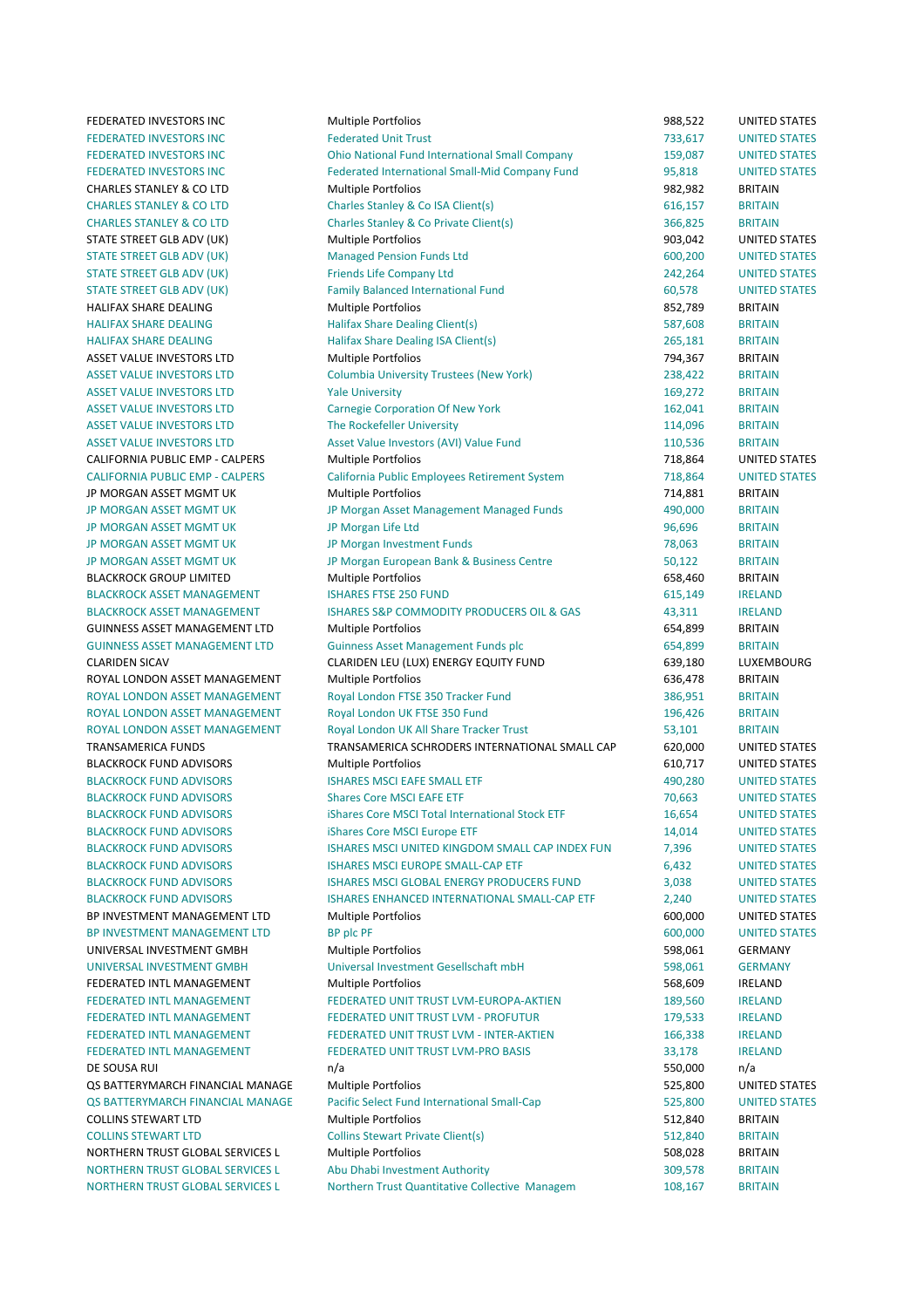NORTHERN TRUST GLOBAL SERVICES L Microsoft Global Finance Ltd 90,283 BRITAIN SHARE 
 CENTRE Multiple 
 Portfolios 497,295 BRITAIN SHARE CENTRE Share Centre Private Client(s) 497,295 BRITAIN COMMERZBANK AG TRADING/MARKET Multiple Portfolios and the metal and the metal and the metal and the metal and the metal and the metal and the metal and the metal and the metal and the metal and the metal and the metal and COMMERZBANK AG TRADING/MARKET Commerzbank AG Prop Trading/Market Maker Accoun 486,858 BRITAIN NORTON JOHN CHARLES **n/a** and a n/a 475,000 n/a LOS ANGELES CAPITAL MANAGEMENT Multiple Portfolios and the state of the states are a stated to the UNITED STATES LOS ANGELES CAPITAL MANAGEMENT SEI UK Equity Fund 471.314 UNITED STATES CATHERY ROBERT M **n/a** and the n/a and the number of the number of the number of the number of the number of the number of the number of the number of the number of the number of the number of the number of the number of t BRITISH AIRWAYS PENSION FD Multiple Portfolios and the matter of the 441,661 BRITAIN BRITISH AIRWAYS PENSION FD **British Airways Pension Schemes** 441,661 BRITAIN CREDIT AGRICOLE INDOSUEZ SUISSE Multiple Portfolios 402,336 SWITZERLAND CREDIT AGRICOLE INDOSUEZ SUISSE Credit Agricole Luxembourg Client(s) 402.336 SWITZERLAND VIRGIN MONEY UNIT TRUST MANAGERS VIRGIN UK INDEX TRACKING **1988 CONTRACKING** 397,965 BRITAIN SMITH & WILLIAMSON INVEST MGMT L Multiple Portfolios and the state of the state of the state of the state of the state of the state of the state of the state of the state of the state of the state of the state of the state SMITH & WILLIAMSON INVEST MGMT L FP MITON UNDERVALUED ASSETS FUND 279.107 BRITAIN SMITH & WILLIAMSON INVEST MGMT L S&W MAGNUM TRUST CONTROL THE SAMITH RESIDENCE OF BRITAIN SMITH & WILLIAMSON INVEST MGMT LATTER THERCULES GROWTH FUND 23,500 BRITAIN SMITH & WILLIAMSON INVEST MGMT L DEVONSHIRE TRUST THE STATE RELATION TO A 12,000 BRITAIN SMITH & WILLIAMSON INVEST MGMT L THE MAVEN SMART DIVIDEND UK FUND 1,824 BRITAIN BREWIN DOLPHIN SECURITIES **Multiple Portfolios 1885,287** BRITAIN BREWIN DOLPHIN SECURITIES Brewin Dolphin Securities Private Client(s) 383,287 BRITAIN PICTET & CIE SALLER SERVITZERLAND Multiple Portfolios STATES AND THE STATE SWITZERLAND PICTET & CIE Switzerland BO1,142 SWITZERLAND PICTET & CIE SALLER CIE EUXEMBOURG COMPUTER AND THE STATE SWITZERLAND SOUTH YORKSHIRE PENSIONS AUTHORI Multiple Portfolios and the state of the state of the state of the state of the state of the state of the state of the state of the state of the state of the state of the state of the state SOUTH YORKSHIRE PENSIONS AUTHORI South Yorkshire Pensions Authority PF 370,000 BRITAIN 7 INVESTMENT MANAGEMENT MUltiple Portfolios 365,859 BRITAIN 7 INVESTMENT MANAGEMENT THE STIM SPECIALIST INVESTMENT FUNDS-PERSONAL INJURY 116.082 BRITAIN 7 INVESTMENT MANAGEMENT TIM INVESTMENT FUNDS - AAP BALANCED FUND 111.484 BRITAIN 7 INVESTMENT MANAGEMENT THE TIM INVESTMENT FUNDS-AAP MODERATELY ADVENTUROUS 51.576 BRITAIN 7 INVESTMENT MANAGEMENT 7 TIM INVESTMENT FUNDS - AAP MODERATELY CAUTIOUS 35,722 BRITAIN 7 INVESTMENT MANAGEMENT THINDS - BALANCED FUND 20.471 BRITAIN 7 INVESTMENT MANAGEMENT THINDS - AAP ADVENTUROUS FUND 15,510 BRITAIN 7 INVESTMENT MANAGEMENT **THANG AREA TO A THANGE THE SET AND ASSESS** THANGER AND RESERVE AND RESERVE AND RESERVE AND RESERVE AND RESERVE AND RESERVE AND RESERVE AND RESERVE AND RESERVE AND RESERVE AND RESERVE AND RESERVE AS 7 INVESTMENT MANAGEMENT **THAT INVESTMENT FUNDS - MODERATELY CALITIOUS FUND** 5,347 BRITAIN 7 INVESTMENT MANAGEMENT TIM THE THEORY OF THE THEORY OF THE THEORY OF THE THEORY OF THE THEORY OF THE THEORY O 7 INVESTMENT MANAGEMENT THE THE THE THEORY OF THE THEORY OF THE THEORY OF THE THEORY OF THE THEORY OF THE THEORY OF THE THEORY OF THE THEORY OF THE THEORY OF THE THEORY OF THE THEORY OF THE THEORY OF THE THEORY OF THE THEO PERSHING 
 LLC Multiple 
 Portfolios 363,922 UNITED 
 STATES PERSHING LLC **STATES CONSUMER STATES Pershing New Jersey <b>1999** 2008 1999 2009 2012 2011 2012 2013 2024 2012 2013 INVESCO 
 LTD Multiple 
 Portfolios 357,985 UNITED 
 STATES INVESCO LTD **Example 248,979** UNITED STATES INVESCO LTD **INVESCO Perpetual UK Enhanced Index Fund** 109,006 UNITED STATES INVESCO Perpetual Global Balanced Index 0 UNITED STATES AXA INVESTMENT MANAGERS UK LTD/U Multiple Portfolios and a statements of the statements of the BRITAIN AXA INVESTMENT MANAGERS UK LTD AXA UK INV CO ICVC-DISTRIBUTION FUND 295,000 BRITAIN AXA INVESTMENT MANAGERS UK LTD AXA UK INV CO ICVC-EXTRA INCOME FUND 50,000 BRITAIN CAVENDISH ASSET MANAGEMENT LTD Multiple Portfolios and the state of the state of the state of the STATAIN CAVENDISH ASSET MANAGEMENT LTD Cavendish Asset Management Managed Funds 338,079 BRITAIN GAM HOLDING LTD **STATE AREA CONTROLLER MULTIPLE MULTIPLE OF THE STATE AREA CONTROLLER SWITZERLAND** JULIUS BAER MULTIPARTNER SICAV **SULLIUS BAER EQUITY GLOBAL EXELLENCE EMERG MKTS** 302,215 LUXEMBOURG JULIUS BAER MULTICOOPERATION **MULTICOOPERATION** JULIUS BAER EQUITY FUND NEWO **1999 1999 1999 1999 1999 1999 1999** COUTTS PRIVATE BANKING **Example 2008** Multiple Portfolios **COUTTS 225,871** BRITAIN COUTTS 
 PRIVATE 
 BANKING Coutts 
 & 
 Co 
 PEP 
 Client(s) 181,871 BRITAIN COUTTS PRIVATE BANKING Coutts Bank (Singapore) 144,000 BRITAIN ABERDEEN ASSET MANAGEMENT PLC Multiple Portfolios and a state of the state of the state of the BRITAIN ABERDEEN ASSET MANAGEMENT PLC Windsor Life Assurance PS 325,740 BRITAIN WEST YORKSHIRE PENSION FUND Multiple Portfolios and the state of the state of the state of the state of the state of the state of the state of the state of the state of the state of the state of the state of the state of t WEST YORKSHIRE PENSION FUND West Yorkshire PF 301,000 BRITAIN **FRANK RUSSELL TRUST COMPANY Multiple Portfolios 288,791 UNITED STATES ERANK RUSSELL INVESTMENT MGMT RUSSELL INTERNATIONAL DEVELOPED MARKETS FUND 288,791 UNITED STATES** RUSSELL INVESTMENTS IRELAND LTD RUSSELL WORLD FOULTY FUND **1996 CONTACT CONTACT A CONTACT CONTACT A** RELAND RUSSELL INVESTMENTS IRELAND LTD BUSSELL INVEST CO PLC-THE WORLD EQUITY FUND II 0 IRELAND EFG Eurobank Ergasias SA Bank **Multiple Portfolios Canadia Communist Communist Canadia Communist Communist Communist Communist Communist Communist Communist Communist Communist Communist Communist Communist Communist Com**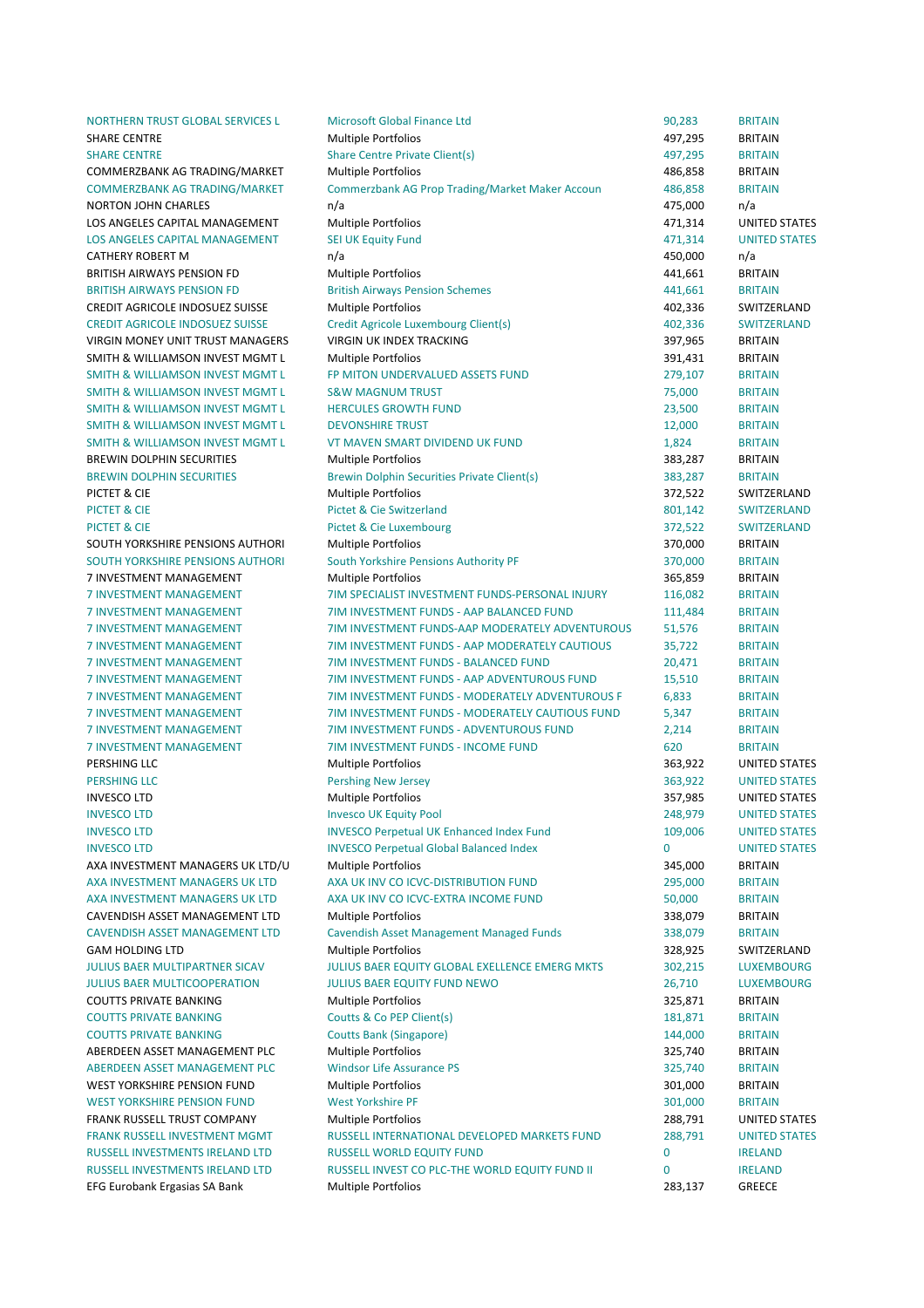CREDIT AGRICOLE GROUP SCT Brunov SCT Brunov 309.094 FRANCE

EFG Eurobank Ergasias SA Bank **EFG Eurobank Ergasias SA Bank** 283,137 GREECE FIDELITY INVESTMENTS LTD **Multiple Portfolios 1996 1997 1281,422** BRITAIN FIDELITY INVESTMENTS LTD Fidelity International Managed Funds 176,609 BRITAIN FIDELITY INVESTMENTS LTD Fidelity MoneyBuilder UK Index Fund 104,813 BRITAIN TIAA CREF INVESTMENT MANAGEMENT Multiple Portfolios and the controlled and the control of the control of the control of the control of the control of the control of the control of the control of the control of the control TIAA CREF INVESTMENT MANAGEMENT TIAA CREF Managed Funds **1995 100 CONTACT 100 CONTACT 100 CONTACT 100 CONTACT 100** BARCLAYS PRIVATE BANKING Multiple Portfolios and the contract of the contract of the BRITAIN BARCLAYS PRIVATE BANKING **Bank Banclays Bank Geneva Client(s)** 266,181 BRITAIN UBS 
 GLOBAL 
 ASSET 
 MGMT 
 UK Multiple 
 Portfolios 257,225 IRELAND UBS 
 GLOBAL 
 ASSET 
 MGMT 
 UK UBS 
 Global 
 Asset 
 Management 
 Life 
 Ltd 183,069 IRELAND UBS GLOBAL ASSET MGMT UK **Worcestershire County Council PF** 74,156 IRELAND **QUONIAM ASSET MANAGEMENT GMBH** Multiple Portfolios **CONICERT 1999 1201 1253.582** GERMANY QUONIAM ASSET MANAGEMENT GMBH SEI GMF Quantitative UK Equity 253,582 GERMANY AXA 
 FUNDS 
 MANAGEMENT AXA 
 WORLD 
 FUNDS-‐FRAMLINGTON 
 JUNIOR 
 ENERGY 250,000 LUXEMBOURG CREDIT 
 SUISSE 
 AG Multiple 
 Portfolios 249,932 UNITED 
 STATES CREDIT SUISSE ASSET MGMT LTD Credit Suisse Private Client(s) 249,932 UNITED STATES GUINNESS ATKINSON (GA ) FUNDS Multiple Portfolios and a state of the states of the Multiple Portfolios and the states of the states of the states of the states of the states of the states of the states of the states of the GUINNESS ATKINSON (GA ) FUNDS Guinness Atkinson Global Energy Fund 249,550 UNITED STATES GUINNESS ATKINSON ASSET MGMT GUINNESS ATKINSON FUNDS GLOBAL ENERGY FUND 249,550 UNITED STATES Stichting Pensioenfonds DSM Nede Multiple Portfolios 241,000 NETHERLANDS Stichting Pensioenfonds DSM Nede Stichting Pensioenfonds DSM Nederland 241,000 NETHERLANDS INVESTEC WEALTH & INVSTMT LTD Multiple Portfolios and a state of the contract of the 232,633 BRITAIN INVESTEC WEALTH & INVSTMT LTD **Rensburg Sheppards IM ISA Client(s)** 153,810 BRITAIN INVESTEC WEALTH & INVSTMT LTD Rensburg Sheppards IM Private Client(s) 78,823 BRITAIN DB PLATINUM ADVISORS **Multiple Portfolios** 230,424 LUXEMBOURG DB PLATINUM ADVISORS DB X-TRACKERS MSCI EUROPE SMALL CAP TRN INDEX 124,686 LUXEMBOURG DB 
 PLATINUM 
 ADVISORS DB 
 X-‐TRACKERS 
 FTSE 
 250 
 UCITS 
 ETF 
 DR 81,769 LUXEMBOURG DB 
 PLATINUM 
 ADVISORS DB 
 X-‐TRACKERS 
 FTSE 
 ALL-‐SHARE 
 UCITS 
 ETF 21,482 LUXEMBOURG DB PLATINUM ADVISORS **DB X-TRACKERS MSCI EUROPE SMALL CAP TRN INDEX D** 2,487 LUXEMBOURG LUPUS ALPHA ASSET MANAGEMENT Multiple Portfolios and a comparable control of the 229,143 GERMANY LUPUS ALPHA ASSET MANAGEMENT Lupus Alpha Smaller Pan European Champions 229,143 GERMANY MERRILL LYNCH INTERNATIONAL PROP Multiple Portfolios and a metal of the control of the 225,633 n/a MERRILL LYNCH INTERNATIONAL PROP Merrill Lynch International Prop Trading/Market 225,633 n/a LOMBARD ODIER DARIER HENTSCH & C Multiple Portfolios 223,609 SWITZERLAND LOMBARD ODIER DARIER HENTSCH & C Lombard Odier Geneva 223,609 SWITZERLAND KAMES CAPITAL PLC **Example 220,000** BRITAIN KAMES CAPITAL PLC **Subset Contains Continues** Scottish Equitable UK Smaller Companies Pens Fu Capital Capital Capital Capital Capital Capital Capital Capital Capital Capital Capital Capital Capital Capital Capital Capital AXION SWISS BANK SA CHARGE IN A Multiple Portfolios CHARGE COMPUTER AND MULTIPLE AND A SANTZERLAND AXION SWISS BANK SA **Axion Swiss Bank SA Bank SA** 220,000 SWITZERLAND OLD MUTUAL DUBLIN FUNDS **OLD MUTUAL DUBLIN-UK SELECT SMALLER COMPANIES** 219,000 IRELAND CLOSE PRIVATE ASSET MANAGEMENT Multiple Portfolios and a memory of the contract of the contract of the contract of the contract of the contract of the contract of the contract of the contract of the contract of the contrac CLOSE PRIVATE ASSET MANAGEMENT Close Private Asset Management Private Client(s 215,032 BRITAIN Alliance Trust Savings and Multiple Portfolios and Multiple Portfolios and Multiple Trust Savings and Multiple Portfolios and Multiple Portfolios and Multiple Portfolios and Multiple Portfolios and Multiple Portfolios and Alliance Trust Savings **Alliance Trust Savings Client**(s) **208,127** BRITAIN Credit Foncier de Monaco **Multiple Portfolios** 205,915 MONACO Credit Foncier de Monaco Credit Foncier de Monaco 205,915 MONACO FIN-ECO SIM SPA COME CONSULTED Multiple Portfolios COME CONSULTED 204,761 ITALY FIN-ECO SIM SPA **Fin-Eco** Sim SPA Private Banking Client(s) 204,761 ITALY MUNDER CAPITAL MANAGEMENT Multiple Portfolios and the controller capital distribution of the MUNDER CAPITAL MANAGEMENT MUNDER CAPITAL MANAGEMENT Munder International Small Cap Fund 203,451 UNITED STATES ADVANCED SERIES TRUST TRUST THE STATES AST SCHRODERS GLOBAL TACTMAIN THE CONSERVANCED STATES AND UNITED STATES NOTTINGHAMSHIRE COUNTY COUNCIL Multiple Portfolios and the country of the countries of the MITAIN NOTTINGHAMSHIRE COUNTY COUNCIL Mottinghamshire County Council PF 192,000 BRITAIN UNICREDIT SPA **Multiple Portfolios** 189,780 ITALY UNICREDIT SPA CHECK CONTROLLED A UNICREDIT SPA CHECK CONTROLLED UNICREDIT SPA CHECK CONTROLLED UNICREDIT SPA CHECK UNICREDIT SPA CHECK CONTROLLED UNICREDIT SPA CHECK CONTROLLED UNICREDIT SPA CHECK CONTROLLED UNICREDIT SPA CHARLES SCHWAB & CO INC **Multiple Portfolios** 188,880 UNITED STATES CHARLES SCHWAB & CO INC Charles Schwab & Co Private Client(s) 188,880 UNITED STATES AXA ROSENBERG INV MGT LLC **Multiple Portfolios** and the state of the state of the states and the states of the states of the states of the states of the states of the states of the states of the states of the states of the AXA ROSENBERG INV MGT LLC SEI GMF Pan European Small Cap Fund 187,244 UNITED STATES CHARLES SCHWAB INVESTMENT MGMT Multiple Portfolios 183,914 UNITED STATES CHARLES SCHWAB INVESTMENT MGMT SCHWAB INTERNATIONAL CORE EQUITY 118,102 UNITED STATES CHARLES SCHWAB INVESTMENT MGMT SCHWAB INTERNATIONAL SMALL-CAP FOULTY FTE 64,812 UNITED STATES CREDIT 
 AGRICOLE 
 GROUP Multiple 
 Portfolios 179,094 FRANCE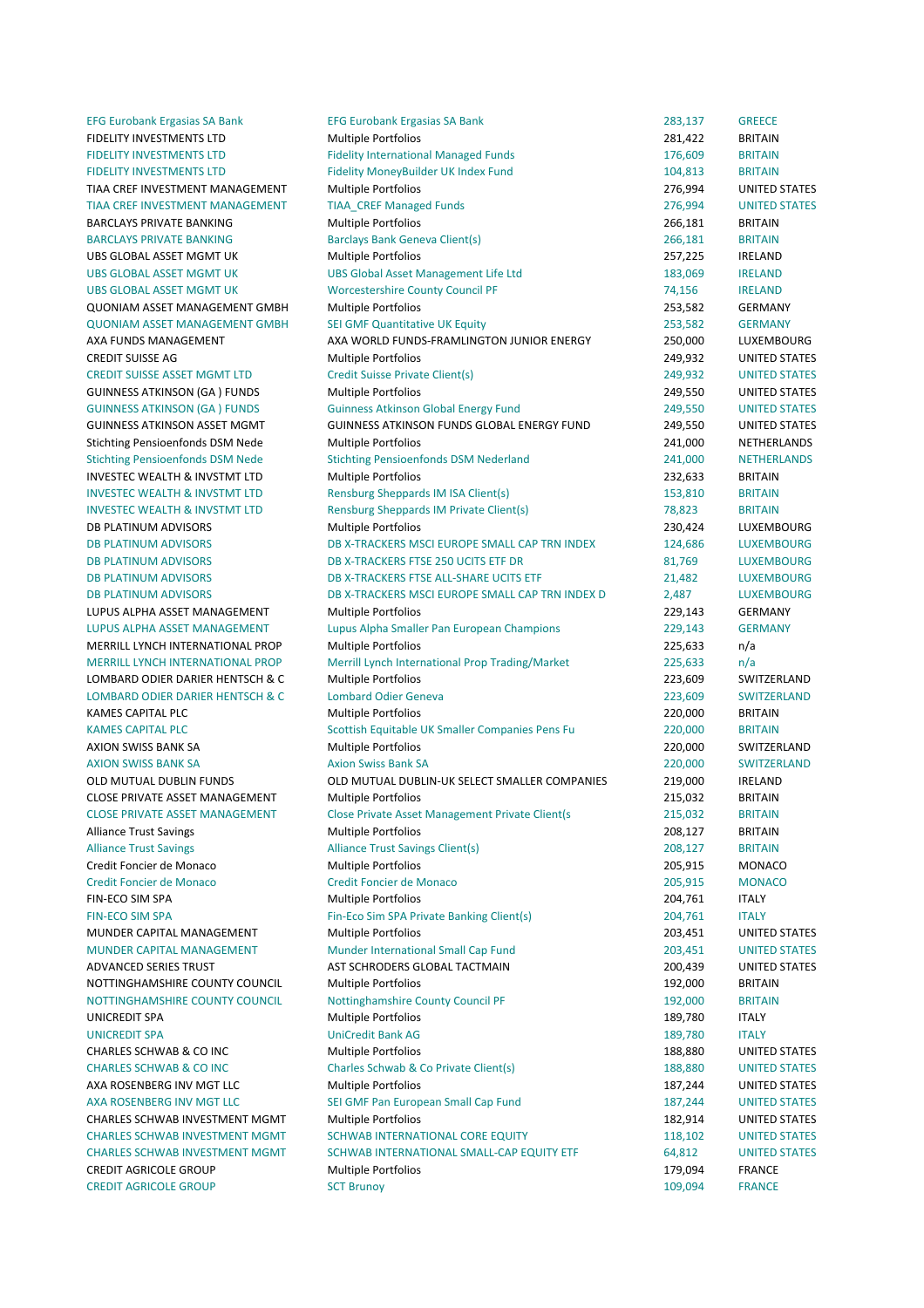CCR ASSET MANAGEMENT CCR Valeur CCR Valeur CCR CONTEXATION COR ASSET MANAGEMENT

CREDIT AGRICOLE GROUP Credit Agricole Group Client(s) 70,000 FRANCE SMITH & WILLIAMSON INVESTMENT MA Multiple Portfolios and the match of the match of the BRITAIN SMITH & WILLIAMSON INVESTMENT MA Smith & Williamson Private Client(s) 120,567 BRITAIN SMITH & WILLIAMSON INVESTMENT MA Smith & Williamson ISA Client(s) 55,480 BRITAIN DEUTSCHE BANK PROP TRADING/MARKE Multiple Portfolios 159,534 BRITAIN DEUTSCHE BANK PROP TRADING/MARKE Deutsche Bank Prop Trading/Market Maker Account 159,534 BRITAIN HSBC INVESTMENTS UK LTD **HSBC FTSE All Share Index Tracker Fund** 157,117 BRITAIN SHAREPRICE **12.1 International Multiple Portfolios** 156,361 BRITAIN SHAREPRICE SharePrice Private Client(s) 156,361 BRITAIN LLOYDS TSB PRIVATE BANKING **Multiple Portfolios** 152,716 BRITAIN LLOYDS 
 TSB 
 PRIVATE 
 BANKING Lloyds 
 TSB 
 (Geneva) 152,716 BRITAIN HARGREAVE HALE LTD **Multiple Portfolios 149.775 BRITAIN** HARGREAVE HALE LTD **Hargreave Hale Private Client(s)** 149,775 BRITAIN FIDELITY INTERNATIONAL 
THE MULTIPLE OF MULTIPLE PORTFOLIOS

THE MULTIPLE OF THE MULTIPLE OF THE MULTIPLE OF THE MULTIPLE OF THE MULTIPLE OF THE MULTIPLE OF THE MULTIPLE OF THE MULTIPLE OF THE MULTIPLE OF THE MULTIPLE OF T FIDELITY INVESTMENT SERVICES FIDELITY INVESTMENT FUNDS ICVC - INDEX UK FUND 143,185 BRITAIN **FIDELITY INVESTMENT SERVICES FIDELITY MULTI-ASSET STRATEGIC FUND FIDELITY IN THE RITAIN** FIDELITY INVESTMENT SERVICES FIDELITY INV FUNDS IV-FIDELITY MULTI ASSET GROW 569 BRITAIN FIDELITY INVESTMENT SERVICES FIDELITY INV IV-FIDELITY MULTI ASSET ADVENTUROU FIDELITY INVESTMENT AND FIDELITY INVESTMENT SERVICES FIDELITY INV FDS IV-FIDELITY MULTI ASSET DEFENS O BRITAIN QUANTIC LTD BVI CHANGE CONTROLLER MULTIPLE PORTfolios COMMUNIC LTD BVI CHANON CONTROLLER MULTIPLE CONTROLLER MULTIPLE QUANTIC LTD BVI 143,104 LEBANON COUNTROLLED AND COUNTROLLED BY COUNTROLLED AND COUNTROLLED AND COUNTROLLED AND COUNTROLLED AND COUNTROLLED AND COUNTROLLED AND COUNTROLLED AND COUNTROLLED AND COUNTROLLED AND COUNTROLLED AND PUBLIC EMPLOYEE RETIREMENT SYSTE Multiple Portfolios 135,751 UNITED STATES PUBLIC EMPLOYEE RETIREMENT SYSTE Public Employee Retirement System of Ohio 135,751 UNITED STATES MARIS 
 ANTONY n/a 131,743 n/a DEXIA BIL GROUP **Multiple Portfolios Multiple Portfolios 129,573** LUXEMBOURG DEXIA 
 BIL 
 GROUP Dexia 
 Bank 
 QI 
 30% 129,573 LUXEMBOURG LEGAL & GENERAL INV MGMT LTD Legal & General UK FTSE 350 Equity Index Fund 129,129 BRITAIN IGNIS ASSET MANAGEMENT THE Multiple Portfolios The Multiple of the Multiple Portfolios And Multiple Portfolios IGNIS ASSET MANAGEMENT **CONTRACT CONTRACT BRITAIN** Phoenix Life Ltd BULA UK Equity PMF 127,331 BRITAIN BESSEMER INVESTMENT MANAGEMENT L OLD WESTBURY SMALL AND MIDCAP FUND 127,053 UNITED STATES COLORADO PUBLIC EMPLOYEES RETIRE Multiple Portfolios and the state of the multiple of the Multiple Portfolios and the states of the states of the states of the states of the states of the states of the states of the states COLORADO PUBLIC EMPLOYEES RETIRE Colorado Public Employee Retirement Association 126,835 UNITED STATES BPU 
 BANCA 
 GROUP Multiple 
 Portfolios 124,145 ITALY BPU BANCA GROUP 
Unione Di Banche Italiane Private Client(s) 
124,145 
ITALY LONDON BOROUGH OF ISLINGTON Multiple Portfolios 120,000 BRITAIN LONDON BOROUGH OF ISLINGTON London Borough of Islington PF 120,000 BRITAIN SOCIETE GENERALE PROP TRADING/MA Multiple Portfolios 116,893 n/a SOCIETE GENERALE PROP TRADING/MA Societe Generale Prop Trading/Market Maker Acco 116,893 n/a BANCO SANTANDER DE NEGUCIOS PORT Multiple Portfolios and a metal of the state of the portugal BANCO SANTANDER DE NEGUCIOS PORT Banco Santander de Negocios Portugal 113,946 PORTUGAL UBI 
 Banca 
 International 
 S.A. Multiple 
 Portfolios 110,000 LUXEMBOURG UBI 
 Banca 
 International 
 S.A. UBI 
 Banca 
 International 
 S.A. 110,000 LUXEMBOURG THRIVENT FINANCIAL FOR LUTHERANS Multiple Portfolios 109,955 UNITED STATES THRIVENT FINANCIAL LUTHERANS THRIVENT PARTNER WORLDWIDE ALLOCATION PORTFOLIO 74.370 UNITED STATES THRIVENT FINANCIAL LUTHERANS THRIVENT PARTNER WORLDWIDE ALLOCATION FUND 35,585 UNITED STATES INVESCO ASSET MANAGEMENT LIMITED INVESCO PERP GLOBAL INV SER-GLOBAL BAL INDEX 109.245 BRITAIN HENDERSON GLOBAL INVESTORS LTD Multiple Portfolios and the match of the multiple of the match of the multiple of the multiple of the match of the multiple of the multiple portfolios and the multiple of the multiple portfol HENDERSON GLOBAL INVESTORS LTD Henderson UK Enhanced Equity Fund 108,376 LUXEMBOURG ETOILE GESTION 
ETOILE MULTI GESTION EUROPE ABONNEMENT D'EPARGN 
108,028 FRANCE NEW YORK LIFE INVESTMENT MGT **MAINSTAY INTERNATIONAL OPPORTUNITIES FUND** 105,519 UNITED STATES R C BROWN INVESTMENT MANAGEMENT Multiple Portfolios and the management of the MITAIN R C BROWN INVESTMENT MANAGEMENT R C Brown Investment Management Client(s) 103,655 BRITAIN BESTINVEST BROKERS PLC **Multiple Portfolios 102.300 BRITAIN** BESTINVEST BROKERS PLC Bestinvest Private Client(s) 102,300 BRITAIN WEST MIDLANDS METROPOLITAN AUTHO Multiple Portfolios and the match of the multiple of the match of the match of the multiple portfolios and the match of the match of the match of the match of the match of the match of the WEST MIDLANDS METROPOLITAN AUTHO West Midlands Metropolitan Authorities PF 100,000 BRITAIN WATTS MICHAEL JAN AND THE STATE OF THE STATE OF THE STATE OF THE STATE OF THE STATE OF THE STATE OF THE STATE OF THE STATE OF THE STATE OF THE STATE OF THE STATE OF THE STATE OF THE STATE OF THE STATE OF THE STATE OF THE S WH 
 IRELAND 
 GROUP Multiple 
 Portfolios 94,430 BRITAIN WH IRELAND GROUP **CONTAIN CONTROLLER WHI Ireland Private Client(s) CONTROLLER SETTAIN** ABU DHABI INVESTMENT AUTHORITY Multiple Portfolios and the state of the state of the state of the Multiple Portfolios and the state of the state of the state of the state of the state of the state of the state of the state ABU DHABI INVESTMENT AUTHORITY Abu Dhabi Investment Authority **193,757** UAE COMPAM FUNDS COMPAM FUND ACTIVE FOULTY SELECTION 52 500 LUXEMBOURG CCR ASSET MANAGEMENT Multiple Portfolios and the set of the set of the set of the set of the set of the set of the set of the set of the set of the set of the set of the set of the set of the set of the set of the set of t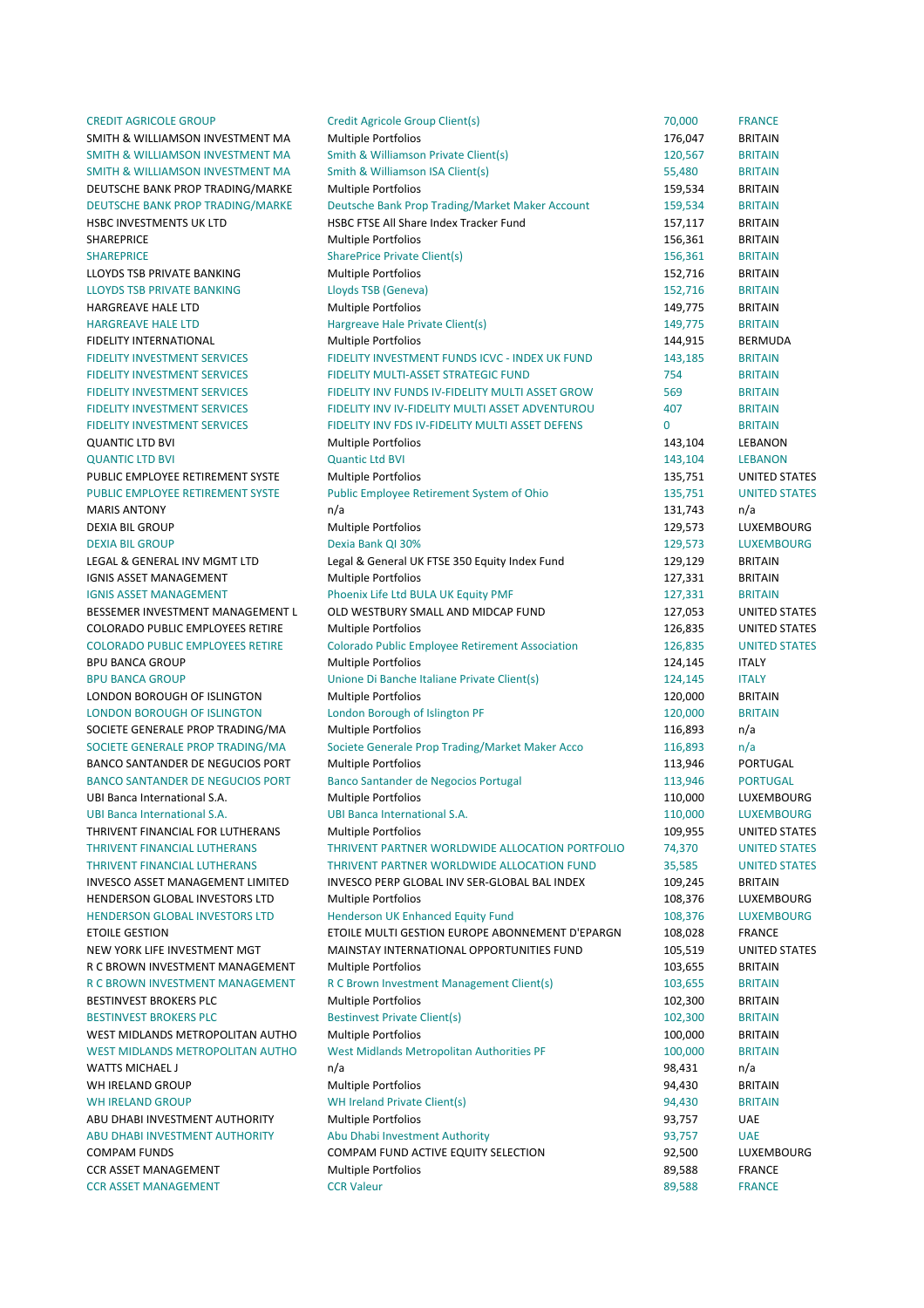NATIONAL AUSTRALIA BANK LT Multiple Portfolios and a compared to the control of the control of the control of the control of the control of the control of the control of the control of the control of the control of the con

FRANK RUSSELL COMPANY FRANK RUSSELL II - PAN EUROPEAN EQUITY FUND 88,915 IRELAND JARVIS INVESTMENT MANAGEMENT Multiple Portfolios and the state of the state of the state of the state of the state of the state of the state of the state of the state of the state of the state of the state of the state of JARVIS INVESTMENT MANAGEMENT Jarvis Investment ISA Client(s) 88,138 BRITAIN BARBAROUX OLIVIER **n/a** n/a **barbaroux** olivier n/a 88,000 n/a AMERICAN CENTURY COMPANIES INC Multiple Portfolios and a set of the states and the states are set of the states of the states and the states are states and the states of the states of the states of the states of the states AMERICAN CENTURY INVESTMENT MGMT AMERICAN CENTURY INTERNATIONAL VALUE FUND 58.537 UNITED STATES AMERICAN CENTURY INVESTMENT MGMT American Century International Core Equity Fund 25,604 UNITED STATES AZIMUT HOLDING SPA **Multiple Portfolios** 80,000 ITALY AZIMUT 
 HOLDING 
 SPA Azimut 
 Europa 
 Fund 80,000 ITALY WALKER CRIPS STOCKBROKERS Multiple Portfolios and the control of the control of the BRITAIN WALKER CRIPS STOCKBROKERS Walker Crips Group Private Client(s) 76,670 BRITAIN LEGAL & GENERAL INV MGMT LTD Legal & General Assurance Management FTSE 250 75,080 BRITAIN GLOBEFLEX CAPITAL LP **Multiple Portfolios 1.600** UNITED STATES GLOBEFLEX CAPITAL LP **STATES** Desiardins Global Small Cap Equity Fund **71.600** UNITED STATES REYL & CIE SA GUILLERLAND CONTROLLER MULTIPLE PORTFOLIOS CONTROLLER CONTROLLER CONTROLLER SWITZERLAND REYL & CIE SA SWITZERLAND (NORTHERD AND REYL & CIE SA REYL & CIE SA 71,596 SWITZERLAND REYL 
 LUX 
 GLOBAL 
 FUNDS 
 SICAV REYL 
 LUX 
 GLOBAL-‐EUROPEAN 
 EQUITIES 71,363 LUXEMBOURG BANESTO Multiple 
 Portfolios 69,920 SPAIN BANESTO **Banesto (Banco Espanol de Credito)** Private Clie 69,920 SPAIN JOHN HANCOCK INVESTMENT MGT SVS JOHN HANCOCK II INTERNATIONAL SMALL COMPANY FD 68,528 UNITED STATES Lemanik Asset Management **Multiple Portfolios Community Community** 68,400 LUXEMBOURG Lemanik Asset Management Lemanik Alpha Beta Sigma and the state of the G8,400 LUXEMBOURG NEW CAPITAL FUND MANAGEMENT LTD DYNAMIC EUROPEAN EQUITY FUND 65,994 IRELAND SOCIETE GEN SECS SERV SPA **Multiple Portfolios** 65,947 1TALY SOCIETE GEN SECS SERV SPA Societe Generale Securities Services SPA 65,947 ITALY RICHELIEU 
 FINANCE Multiple 
 Portfolios 64,712 FRANCE RICHELIEU 
 FINANCE Richelieu 
 Special 64,712 FRANCE BCIMC INVESTMENT MANAGEMENT BRITISH COLUMBIA INVESTMENT MANAGEMENT CORP 64,283 CANADA NATIONAL FINANCIAL SERVICES LLC Multiple Portfolios 63.224 UNITED STATES NATIONAL 
 FINANCIAL 
 SERVICES 
 LLC National 
 Financial 
 Services 
 LLC 63,224 UNITED 
 STATES Interactive Brokers LLC **Containers and Containers Containers** Multiple Portfolios **Containers 1988** BRITAIN Interactive Brokers LLC **Interactive Brokers Private Client(s)** 62,738 BRITAIN ABBEY 
 SHAREDEALING Multiple 
 Portfolios 62,726 BRITAIN ABBEY SHAREDEALING **Abbey Sharedealing ISA Client(s)** 62,726 BRITAIN BANQUE FEDERATIVE DU CREDIT MUTU Multiple Portfolios 61,144 61,144 FRANCE BANQUE FEDERATIVE DU CREDIT MUTU Banque Federative du Credit Mutuel 61,144 FRANCE WELLS EARGO RANK NATIONAL ASSOC Multiple Portfolios 60,138 UNITED STATES WELLS FARGO BANK WELLS FARGO ADVANTAGE DIVERSIFIED STOCK PORT 30,069 UNITED STATES WELLS FARGO BANK CHELLS FARGO ADVANTAGE DOW JONES TARGET DATE 203 5.920 UNITED STATES WELLS FARGO BANK **WELLS FARGO ADVANTAGE DOW JONES TARGET 2040** 5,832 UNITED STATES WELLS FARGO BANK **WELLS FARGO ADVANTAGE DOW JONES TARGET 2050** 4.032 UNITED STATES WELLS FARGO BANK **WELLS FARGO ADVANTAGE DOW JONES TARGET 2025** 3,614 UNITED STATES WELLS FARGO BANK **WELLS FARGO ADVANTAGE DOW JONES TARGET DATE 202** 3.265 UNITED STATES WELLS FARGO BANK **WELLS FARGO ADVANTAGE DOW JONES TARGET 2035** 3.254 UNITED STATES WELLS FARGO BANK WELLS FARGO ADVIDOW JONES TARGET 2045 2.202 UNITED STATES WELLS FARGO RANK CONTROLLS FARGO ADVANTAGE DOW JONES TARGET 2015 240 UNITED STATES WELLS FARGO ADVANTAGE DOW JONES TARGED DATE 205 455 UNITED STATES WELLS FARGO BANK CHELLS FARGO ADVANTAGE DOW JONES TARGET DATE 201 379 UNITED STATES WELLS FARGO BANK **WELLS FARGO ADVANTAGE DOW JONES TARGET DATE TOD** 375 UNITED STATES DEUTSCHE ASSET MANAGEMENT LTD UK Multiple Portfolios 60,000 BRITAIN DEUTSCHE ASSET MANAGEMENT LTD UK Deutsche Private Banking Client(s) 60,000 BRITAIN LINCOLNSHIRE COUNTY COUNCIL **Multiple Portfolios** 65,096 BRITAIN LINCOLNSHIRE COUNTY COUNCIL Lincolnshire County Council PF 55,096 BRITAIN First Clearing LLC Prop Trading/ Multiple Portfolios 653,500 UNITED STATES First Clearing LLC Prop Trading/ First Clearing LLC Prop Trading/Market Maker Ac 53,500 UNITED STATES BANQUE J SAFRA (MONACO) SA Multiple Portfolios 62,298 MONACO BANQUE J SAFRA (MONACO) SA Banque J Safra (Monaco) SA 52,298 MONACO PEERLESS INSURANCE COMPANY [Mult PEERLESS INSURANCE COMPANY **1994 100 COMPANY** 50.406 UNITED STATES SMITH BARNEY CONSULTING GROUP CG CAPITAL MARKETS INTERNATIONAL EQUITY 46,092 UNITED STATES IRONHORSE CAPITAL LLC CONDUCTOR GLOBAL FUND 44,989 UNITED STATES F&C FUND MANAGEMENT LTD F&C INV FUNDS-FTSE ALL-SHARE TRACKER FUND 37.978 BRITAIN EDINBURGH EUND MANAGERS PIC FUND EDINBURGH UK TRACKER TRUST THE SERIES OF SEX BRITAIN ACD SERVICES LIMITED **SERVICES** CF PROGRESSIVE UK SMALLER COMPANIES FUND 30,000 BRITAIN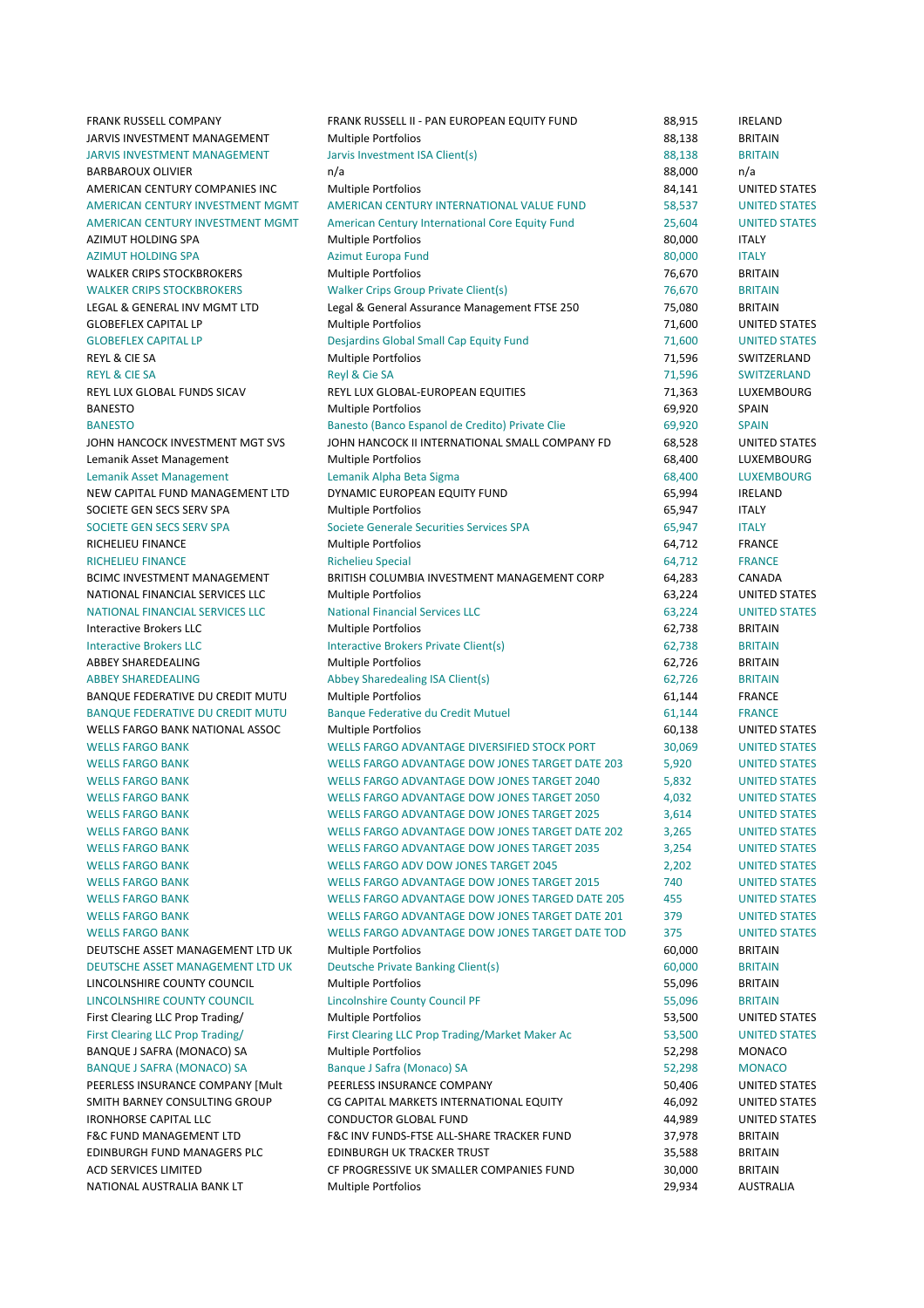| NATIONAL AUSTRALIA BANK LT             | National Australia Bank Custodian Services      | 29,934      | <b>AUSTRALIA</b>     |
|----------------------------------------|-------------------------------------------------|-------------|----------------------|
| ALASKA PERMANENT FUND CORP             | ALASKA PERMANENT FUND CORPORATION               | 26,969      | UNITED STATES        |
| <b>FLEXSHARES TRUST</b>                | FLEXSHARES MORNINGSTAR DEVELOPED MARKETS EX-US  | 25,965      | <b>UNITED STATES</b> |
| GUSTAVIADAVEGARDH FONDER AB            | STOCKPICKER JF COMMODITY ENERGY FUND            | 24,800      | SWEDEN               |
| SKANDIA INVESTMENT MANAGEMENT          | OLD MUTUAL UK INDEX FUND                        | 19,966      | <b>BRITAIN</b>       |
| UBS FUND MANAGEMENT SWITZERLAND        | UBS CH INSTL FUND 2-EQS GLBL SMALL CAPS PASSIVE | 19,548      | SWITZERLAND          |
| PRINCIPAL LIFE INSURANCE CO [Mul       | PRINCIPAL LIFE INSURANCE CO                     | 19,043      | <b>UNITED STATES</b> |
| NORDEA INVESTMENT FUNDS                | NORDEA 1 SICAV - GLOBAL SMALL CAP FUND          | 17,250      | LUXEMBOURG           |
| CORNERSTONE ADVISORS INC               | CORNERSTONE ADVISORS GLOBAL PUBLIC EQUITY FUND  | 15,380      | <b>UNITED STATES</b> |
| PHOENIX FUND SERVICES UK LTD           | PFS CHELVERTON UK EQUITY GROWTH FUND            | 15,000      | <b>BRITAIN</b>       |
| MARKS AND SPENCER UNIT TRUST MGM       | MARKS & SPENCER WORLDWIDE MANAGED FUND          | 14,798      | <b>BRITAIN</b>       |
| PARWORLD                               | Parworld Track Europe Small Cap                 | 14,242      | LUXEMBOURG           |
| UBS WEALTH MANAGEMENT UK LTD           | Multiple Portfolios                             | 10,595      | <b>BRITAIN</b>       |
| <b>UBS ETF</b>                         | <b>UBS ETF - FTSE 250 UCITS ETF</b>             | 10,275      | <b>LUXEMBOURG</b>    |
| <b>UBS ETF</b>                         | UBS EFT MSCI UK IMI SOCIALLY RESPONSIBLE UCITS  | 320         | <b>LUXEMBOURG</b>    |
| ALLIANZ DRESDNER ASSET MGMT UK         | CHARIGUARD UK EQUITY FUND                       | 10,541      | <b>BRITAIN</b>       |
| LYXOR ASSET MGMT LUXEMBOURG SA         | n/a                                             | 9,053       | LUXEMBOURG           |
| SANTANDER ASSET MANAGEMENT UK          | SANTANDER PREMIUM FUND-UK EQUITY FUND           | 8,948       | <b>BRITAIN</b>       |
| IRISH LIFE INVESTMENT MANAGERS L       | IRISH LIFE INV MGRS-INDEXED WORLD SMALL CAP EQU | 7,548       | <b>IRELAND</b>       |
| <b>CLAYMORE INVESTMENTS INC</b>        | <b>Multiple Portfolios</b>                      | 7,400       | CANADA               |
| <b>CLAYMORE INVESTMENTS INC</b>        | ISHARES CORE MSCI EAFE IMI INDEX ETF            | 5,446       | <b>CANADA</b>        |
| <b>CLAYMORE INVESTMENTS INC</b>        | <b>ISHARES MSCI EUROPE IMI INDEX ETF</b>        | 1,954       | <b>CANADA</b>        |
| DARYABEGUI MARIANNE                    | n/a                                             | 5,849       | n/a                  |
| CLERICAL MEDICAL ASSET MGMT LUX        | UNIVERSE CMI GL NETWORK-UK EQUITY INDEX TRACKIN | 5,150       | LUXEMBOURG           |
| <b>EATON VANCE MANAGEMENT</b>          | <b>Multiple Portfolios</b>                      | 3,960       | <b>UNITED STATES</b> |
| <b>EATON VANCE MANAGEMENT</b>          | EATON VANCE PARAMETRIC GLOBAL SMALL CAP         | 1,980       | <b>UNITED STATES</b> |
| <b>EATON VANCE MANAGEMENT</b>          | PARAMETRIC GLOBAL SMALL-CAP FUND                | 1,980       | <b>UNITED STATES</b> |
| LYXOR INTERNATIONAL ASSET MGMT         | Multiple Portfolios                             | 3,865       | <b>FRANCE</b>        |
| LYXOR INTERNATIONAL ASSET MGMT         | <b>LYXOR ETF FTSE All-Share/Franc</b>           | 1,942       | <b>FRANCE</b>        |
| LYXOR INTERNATIONAL ASSET MGMT         | Lyxor UCITS ETF MSCI Europe Sm                  | 1,923       | <b>FRANCE</b>        |
| POWERSHARES GLOBAL FUNDS IRELAND       | POWERSHARES FTSE RAFI EUROPE SMALL-MID FUND     | 3,775       | <b>IRELAND</b>       |
| ALLIANZ GLOBAL INVESTORS UK LTD        | ALLIANZ UK & EUROPEAN INV-ALLIANZ UK INDEX FUND | 2,220       | <b>BRITAIN</b>       |
| <b>GERIFONDS LUXEMBOURG</b>            | <b>Multiple Portfolios</b>                      | 1,651       | LUXEMBOURG           |
| <b>GERIFONDS LUXEMBOURG</b>            | BCV FUND-BCV CLUSTER EQUITY ALPHA CHF           | 1,651       | <b>LUXEMBOURG</b>    |
| <b>GERIFONDS LUXEMBOURG</b>            | BCV FUND BCV CLUSTER EQUITY OPPORTUNITY CHF     | $\Omega$    | <b>LUXEMBOURG</b>    |
| ASPIRIANT LLC                          | ASPIRIANT RISK-MANAGED GLOBAL EQUITY FUND       | 1,351       | <b>UNITED STATES</b> |
| BNP PARIBAS ASSET MGMT INC             | <b>Multiple Portfolios</b>                      | 832         | <b>BRITAIN</b>       |
| <b>BNP PARIBAS INVESTMENT PARTNERS</b> | <b>BNP PARIBAS B GLOBAL HIGH GROWTH</b>         | 499         | <b>LUXEMBOURG</b>    |
| <b>BNP PARIBAS INVESTMENT PARTNERS</b> | BNP PARIBAS B CONTROL FLEXIBLE BALANCED W10     | 333         | <b>LUXEMBOURG</b>    |
| CHECCHI CAPITAL ADVISERS LLC           | <b>CCA AGGRESSOVE RETURN FUND</b>               | 0           | <b>UNITED STATES</b> |
| POLARIS INVESTMENT SA                  | POLARIS FUND-GEO GLOBAL BALANCED V              | 0           | LUXEMBOURG           |
| WILLIAM BLAIR & COMPANY                | WILL BLAIR INTER SYST RESH FD                   | 0           | <b>UNITED STATES</b> |
| ROBECO ASSET MANAGEMENT                | ROBECO CAPITAL GROWTH-EUROPEAN CONSERVATIVE EQU | 0           | LUXEMBOURG           |
| AXA INVESTMENT MANAGERS DT. GMBH       | AXA EUROPA                                      | 0           | <b>GERMANY</b>       |
| NEW YORK LIFE INSURANCE COMPANY        | NEW YORK LIFE INSURANCE COMPANY                 | $\mathbf 0$ | <b>UNITED STATES</b> |
|                                        |                                                 |             |                      |

## **SOCLF US Equity**

| <b>Holder Name</b>                     | <b>Portfolio Name</b>                              | <b>Position</b> | Country        |
|----------------------------------------|----------------------------------------------------|-----------------|----------------|
| <b>CONTINI ETTORE</b>                  | n/a                                                | 28,622,228      | n/a            |
| <b>BLUE ALBACORE BUSINESS</b>          | n/a                                                | 27,444,382      | n/a            |
| <b>GLOBE DEALS LTD</b>                 | n/a                                                | 27,444,382      | n/a            |
| CHEMSA LTD (MR PATRICK MAUGEIN)        | <b>Multiple Portfolios</b>                         | 23,528,925      | n/a            |
| <b>CHEMSA LTD (MR PATRICK MAUGEIN)</b> | Chemsa Ltd (Mr Patrick Maugein)                    | 23,528,925      | n/a            |
| STORY JR EDWARD T                      | n/a                                                | 13,423,964      | n/a            |
| STANDARD LIFE INVESTMENTS              | <b>Multiple Portfolios</b>                         | 12,930,307      | <b>BRITAIN</b> |
| <b>STANDARD LIFE INVESTMENTS</b>       | <b>Standard Life Pension Fund</b>                  | 7,114,247       | <b>BRITAIN</b> |
| <b>STANDARD LIFE INVESTMENTS</b>       | Standard Life UK Equity Income Unconstrained Fu    | 2,917,726       | <b>BRITAIN</b> |
| <b>STANDARD LIFE INVESTMENTS</b>       | <b>Standard Life DC Pensions Stock Ex (Assets)</b> | 790,391         | <b>BRITAIN</b> |
| <b>STANDARD LIFE INVESTMENTS</b>       | <b>Standard Life Equity Income Trust</b>           | 647,535         | <b>BRITAIN</b> |
| <b>STANDARD LIFE INVESTMENTS</b>       | <b>Standard Life Ethical PF</b>                    | 620,431         | <b>BRITAIN</b> |
| <b>STANDARD LIFE INVESTMENTS</b>       | <b>Standard Life UK Ethical Fund</b>               | 365,287         | <b>BRITAIN</b> |
| <b>STANDARD LIFE INVESTMENTS</b>       | Standard Life High Risk UK Equity Fund             | 170,351         | <b>BRITAIN</b> |
| <b>STANDARD LIFE INVESTMENTS</b>       | <b>Staffordshire County Council PF</b>             | 123,953         | <b>BRITAIN</b> |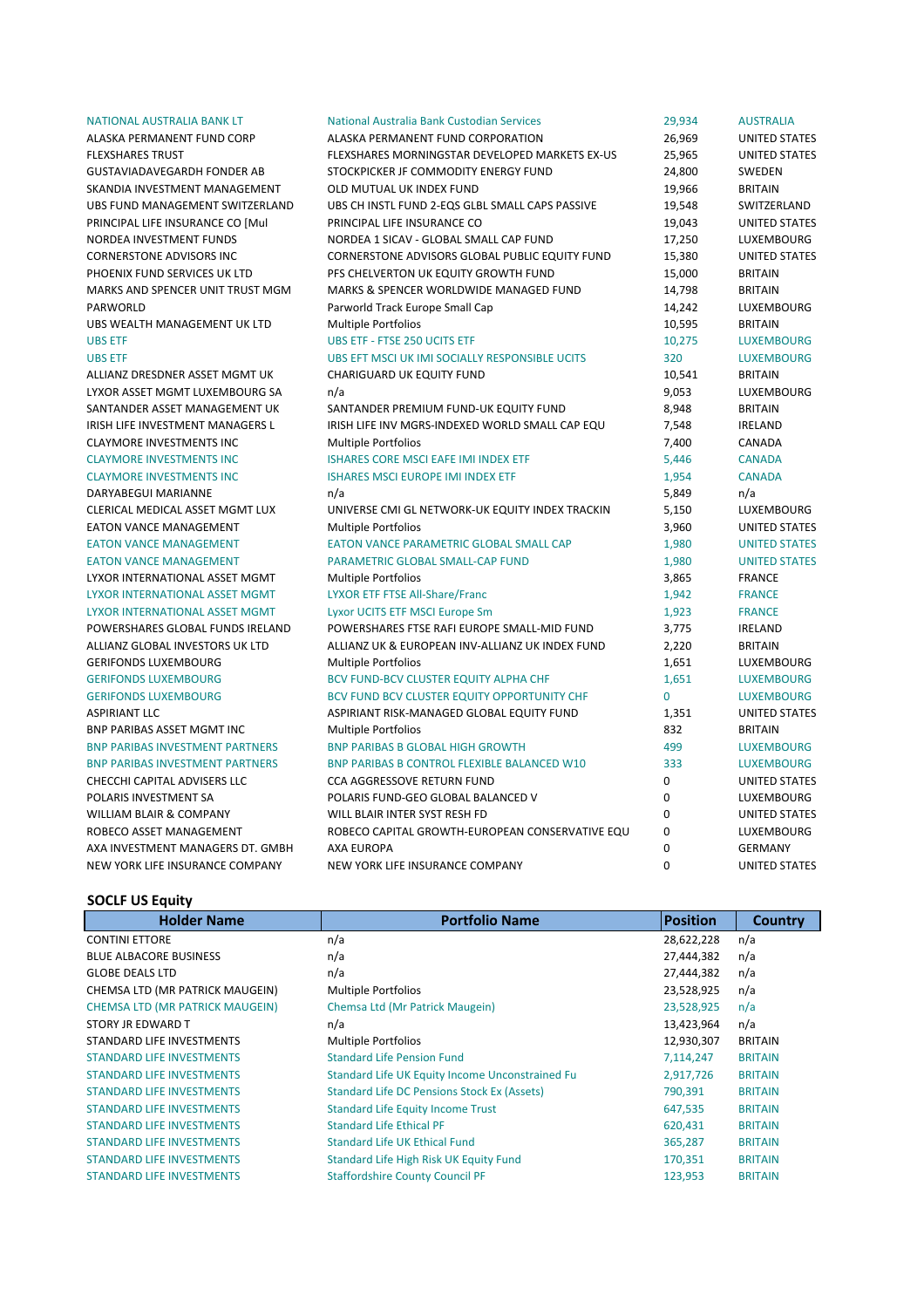STANDARD LIFE INVESTMENTS Standard Life Ethical 111,448 BRITAIN STANDARD LIFE INVESTMENTS Standard Life Multi-Asset Trust 68.938 BRITAIN STANDARD LIFE INVESTMENTS Somerset County Council PF 0 8RITAIN BANCA AKROS SPA COMPUTER CONTROLLER MULTIPLE PORTFOLIOS CONTROLLER TO A CONTROLLER TO A STATE TO A STATE TO A STATE TO A STATE TO A STATE OF TO A STATE OF TO A STATE OF TO A STATE OF TO A STATE OF TO A STATE OF TO A STATE BANCA AKROS SPA BANCA BANCA AKROS BANCA AKROS BANCA AKROS BANCA AKROS BANCA AKROS BANCA AKROS BANCA AKROS BANCA PALAMOS LIMITED **and the contract of the contract of the contract of the contract of the contract of the contract of the contract of the contract of the contract of the contract of the contract of the contract of the contr** CAGLE ROGER DALE **CAGLE ROGER** DALE **and the case of the case of the case of the case of the case of the case of the case of the case of the case of the case of the case of the case of the case of the case of the case of t** BLACKROCK INV MANAGEMENT UK LTD Multiple Portfolios 7,403,302 BRITAIN BLACKROCK INV MANAGEMENT UK LTD Barclays Aquila Life UK Equity Index PF 2,684,310 BRITAIN BLACKROCK INV MANAGEMENT UK LTD BlackRock Merrill Lynch Investment Managers Man 1,036,950 BRITAIN BLACKROCK INV MANAGEMENT UK LTD BlackRock UK Equity Tracker Fund 879,789 BRITAIN BLACKROCK INV MANAGEMENT UK LTD BlackRock UK Equity Larger Co Sat 2 649,239 BRITAIN BLACKROCK INV MANAGEMENT UK LTD iShares plc 637,465 BRITAIN BLACKROCK 
 INV 
 MANAGEMENT 
 UK 
 LTD Kimberly 
 Clark 
 PS 515,927 BRITAIN BLACKROCK INV MANAGEMENT UK LTD BlackRock Merrill Lynch Private Client(s) 298,171 BRITAIN BLACKROCK INV MANAGEMENT UK LTD Equator Investment Programmes 138,266 BRITAIN BLACKROCK INV MANAGEMENT UK LTD Multi Manager UK Equity Income Fund 101,517 BRITAIN BLACKROCK INV MANAGEMENT UK LTD BNYTD Equity Inv Fund ICVC UK Equity Fund 100,211 BRITAIN BLACKROCK INV MANAGEMENT UK LTD Tredje AP Fonden (AP3) 96,464 BRITAIN BLACKROCK INV MANAGEMENT UK LTD Santander Premium Fund Santander And Santander Sentence of the SRITAIN BLACKROCK INV MANAGEMENT LIK LTD BlackRock Offshore Balanced Portfolio Fund 66,000 BRITAIN BLACKROCK INV MANAGEMENT UK LTD Carmarthenshire (Dyfed) County Council PF 55,789 BRITAIN BLACKROCK INV MANAGEMENT UK LTD Winterthur BGI Passive UK Equity Fund 52,670 BRITAIN BLACKROCK INV MANAGEMENT UK LTD Aberdeen County Council PF 0 8RITAIN EFG PRIVATE BANKING **EXAMPLE SERVITS AND THE SERVIT SERVITS AND MULTIPLE PORTFOLIOS CONTRACT SERVITZERLAND** EFG PRIVATE BANKING **EFG Private Banking Client(s)** 5,583,923 SWITZERLAND EFG PRIVATE BANKING **EFG Private Banking Guernsey Client(s)** 1,810,000 SWITZERLAND BANCA POPOLARE VERONA E NOVARA Multiple Portfolios and the state of the control of the fact of the fact of the multiple Portfolios and the control of the fact of the control of the control of the control of the control of BANCA POPOLARE VERONA E NOVARA Banca Popolare Verona E Novara 6,405,120 ITALY LEGAL & GENERAL INV MGMT LTD Multiple Portfolios 6.137.776 BRITAIN LEGAL & GENERAL INV MGMT LTD Legal & General UK Index Fund 3,937,881 BRITAIN LEGAL & GENERAL INV MGMT LTD Legal & General UK Index Trust 678,130 BRITAIN LEGAL & GENERAL INV MGMT LTD Legal & General UK Equity Index Fund 501,198 BRITAIN LEGAL & GENERAL INV MGMT LTD Legal & General Exempt Index Fund 468,510 BRITAIN LEGAL & GENERAL INV MGMT LTD LAG (N) Tracker Trust 181,751 BRITAIN LEGAL & GENERAL INV MGMT LTD Church Commissioners for England PS 91,400 BRITAIN LEGAL & GENERAL INV MGMT LTD Legal & General Ethical Trust Fund 74,697 BRITAIN ABERFORTH PARTNERS **Example 2018 Multiple Portfolios** 65,401,674 BRITAIN ABERFORTH PARTNERS 
Aberforth Partners Managed Funds **S.401.674** BRITAIN ABERFORTH PARTNERS **Example 20 BRITAIN** Railways PS 0 8RITAIN VAN ECK GLOBAL CONTENTS ON THE MULTIPLE PORTFOLIOS CONTENTS ON THE STATES SAND THE STATES ON THE STATES VAN ECK GLOBAL CONTEXANT Market Vectors Vietnam Etf 5,272,085 UNITED STATES BNP PARIBAS SA **Example 2008** Multiple Portfolios **1.802.519** FRANCE BNP PARIBAS SA **BRITAIN AMRIEUS ARE A CONTACT A CONTACT A CONTACT A CONTACT A CONTACT A CONTACT A CONTACT A CONTACT A CONTACT A CONTACT A CONTACT A CONTACT A CONTACT A CONTACT A CONTACT A CONTACT A CONTACT A CONTACT A CONT** BNP PARIBAS SA **BNP Paribas Private Bank Switzerland Client**(s) 1,313,628 FRANCE BNP PARIBAS SA **BNP Paribas Securities Services Italian Client** (337,831 FRANCE **BNP PARIBAS SA CORTAL CONSORS SA Germany 195,000 FRANCE** BNP PARIBAS SA **BNP Paribas Securities Services German Client(s** 170,270 FRANCE BNP PARIBAS SA **Example 20 France Cortal Consors SA France 151,737** FRANCE BNP PARIBAS SA **BNP Paribas Securities Services Jersey Client** (s 109,974 FRANCE BNP PARIBAS SA FRANCE CONTROL FOR Helium FCP Helium Technology (SOUTHERANCE SA FRANCE BNP PARIBAS SA BNP Paribas Securities Services Australian Clie 82,079 FRANCE BNP PARIBAS SA **EXECUTE: Securities Securities Services Clients** 52,000 FRANCE SELFTRADE Multiple 
 Portfolios 4,125,943 BRITAIN SELFTRADE SELFTRADE Selftrade Private Client(s) 31 and 3125,943 BRITAIN CAPITA FINANCIAL MANAGERS IRELAN Multiple Portfolios and the state of the state of the state of the state of the state of the state of the state of the state of the state of the state of the state of the state of the state CAPITA FINANCIAL MANAGERS CF CHELVERTON UK EQUITY INCOME FUND 1,425,000 BRITAIN **CAPITA FINANCIAL MANAGERS** THE HOLLY FUND THE HOLLY AND THE HOLLY TO THE HOLLY AND THE TOOL OF THE HOLLY FUND THE TOOL OF THE HOLLY FUND THE TOOL OF THE HOLLY FUND THE TOOL OF THE TOOL OF THE TOOL OF THE TOOL OF THE TOOL CAPITA FINANCIAL MANAGERS IRELAN GUINNESS ASSET MGMT FUNDS PLC-GLOBAL ENERGY FUN 810,299 IRELAND CAPITA FINANCIAL MANAGERS THE TIM INVESTMENT FUNDS - AAP INCOME FUND 1,557 BRITAIN CAPITA FINANCIAL MANAGERS THE TIM INVESTMENT FUNDS - UNCONSTRAINED FUND 1,037 BRITAIN SOCO INTERNATIONAL PLC EBT Multiple Portfolios and the state of the 3.294.111 n/a SOCO INTERNATIONAL PLC EBT Soco International plc EBT 3,294,111 n/a **JPMORGAN ASSET MANAGEMENT** Multiple Portfolios **1998** 2008 2008 2014 BRITAIN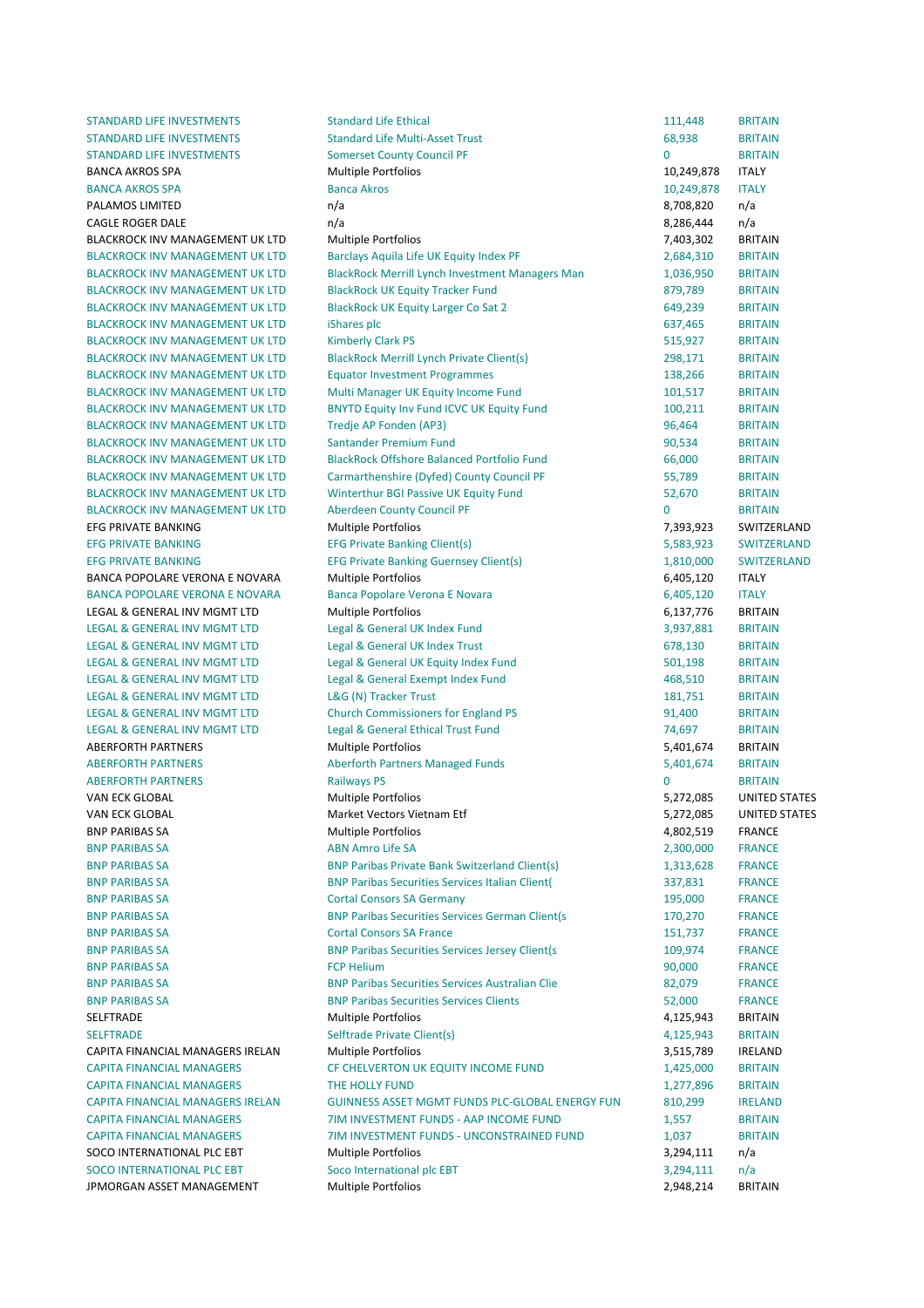JPMORGAN ASSET MANAGEMENT MERCANTILE INVESTMENT TRUST PLC 1,941,348 BRITAIN JP MORGAN CHASE & CO **Multiple Portfolios** 1,416,483 UNITED STATES

JPMORGAN ASSET MANAGEMENT UK LTD JPMORGAN MID CAP INVESTMENT TRUST PLC 490,000 BRITAIN JPMORGAN ASSET MANAGEMENT **The MANAGEMENT SERVIC AREA CONTACT AND ACT AND ASSET AND ASSET AND ARTITAIN IPMORGAN FLEMING LIFE LTD THE LIFE OF A SET AND THE LIFE OF A SET AND SET AND SET AND SET ARITAIN IPMORGAN FLEMING LIFE LTD THE SERVICE OF A SERVICE SERVICE OF A SET AND SERVICE SERVICE SERVICE SERVICE SERVICE** JPMORGAN ASSET MANAGEMENT UK FUROPE SMALL CAP STOCK FUND 3,330 BRITAIN BARCLAYS PERSONAL INV MANAGEMENT Multiple Portfolios and the contract of the contract of the portfolios of the contract of the contract of the contract of the contract of the contract of the contract of the contract of the BARCLAYS PERSONAL INV MANAGEMENT Barclays Personal IM Private Client(s) 2,762,185 BRITAIN MORGAN STANLEY INVEST MGMT INC Multiple Portfolios and the states and the states are provided as a state of the Multiple Portfolios and the states are provided as a state of the states of the states and the states of the s MORGAN STANLEY INVEST MGMT INC Morgan Stanley IM Private Client(s) 2,721,460 UNITED STATES CREDIT SUISSE PRIVATE BANKING Multiple Portfolios and the control of the control of the control of the control of the control of the control of the control of the control of the control of the control of the control of the CREDIT SUISSE PRIVATE BANKING Credit Suisse Zurich 1,924,297 SWITZERLAND CREDIT SUISSE PRIVATE RANKING Credit Suisse Luxembourg CREDIT CONDUCTS AND SWITZERLAND A J BELL SECURITIES **EXECURITIES SECURITIES SECURITIES EXECURITIES EXECURITIES EXECURITIES EXECURITIES** A J BELL SECURITIES A J Bell Securities Private Client(s) 2,001,196 BRITAIN A J BELL SECURITIES **BRITAIN A** J Bell Securities ISA Client(s) 392,559 BRITAIN SCHRODER INVESTMENT MGMT LTD Multiple Portfolios **1.2006 1.2006 1.2006 2.212,634 BRITAIN** SCHRODER INVESTMENT MGMT LTD Vanguard International Explorer Fund 1,287,140 BRITAIN SCHRODER INVESTMENT MGMT LTD Schroders UK Mid & Small Cap Fund 850,000 BRITAIN SCHRODER INVESTMENT MGMT LTD Schroders Investment Management Managed Funds 75,494 BRITAIN AXA INVESTMENT MANAGERS LTD Multiple Portfolios and a series of the control of the 2,167,089 BRITAIN AXA INVESTMENT MANAGERS ITD AXA Distribution Fund 295,000 BRITAIN AXA INVESTMENT MANAGERS LTD AXA Sun Life Assurance Society plc 290,176 BRITAIN AXA INVESTMENT MANAGERS LTD AXA World Funds 101,884 BRITAIN DIMENSIONAL FUND ADVISORS LP Multiple Portfolios and the controller controller and the controller controller matter of the controller controller controller controller controller controller controller controller controller DIMENSIONAL FUND ADVISORS LP Dimensional UK Small Company Series 897,595 UNITED STATES DIMENSIONAL FUND ADVISORS LP **Dimensional International Core Equity Portfolio** 278,216 UNITED STATES DIMENSIONAL FUND ADVISORS LP **Dimensional UK Smaller Companies Fund 272,650** UNITED STATES DIMENSIONAL FUND ADVISORS LP Dimensional UK Value Fund 175,411 UNITED STATES DIMENSIONAL FUND ADVISORS LP Dimensional UK Core Equity Fund 124,561 UNITED STATES DIMENSIONAL FUND ADVISORS LP **Trincipal Life Insurance Company** 118,708 UNITED STATES DIMENSIONAL FUND ADVISORS LP Old Westbury Global Small & Mid Cap Fund 79,439 UNITED STATES DIMENSIONAL FUND ADVISORS LP Shell Contributory Pension Fund 66,240 UNITED STATES DIMENSIONAL FUND ADVISORS LP Dimensional Funds II plc - Global Targeted Valu 57,351 UNITED STATES STATE 
 STREET 
 CORP Multiple 
 Portfolios 2,017,216 UNITED 
 STATES STATE STREET GLOBAL ADV UK **MPF UK EQUITY INDEX SUB FUND** 1,012,731 BRITAIN STATE 
 STREET 
 GLOBAL 
 ADV 
 (US) Multiple 
 Portfolios 737,741 UNITED 
 STATES STATE STREET RANK & TRUST CO SSGA INTERNATIONAL STOCK SELECTION FUND 177 841 UNITED STATES STATE STREET GLOBAL ADV (IRE)LTD SPDR FTSE UK ALL SHARE ETF SERIES AND STREET STREET STREET STREET STREET STREET STREET STREET STREET STREET STREET STREET STREET STREET STREET STREET STREET STREET STREET STREET STREET STRE STATE 
 STREET 
 GLOBAL 
 ADV 
 UK SSGA 
 UK 
 EQUITY 
 TRACKER 
 FUND 29,660 BRITAIN STATE STREET GLOBAL ADV UK SPDR MSCI Europe Small Cap Value Weighted UCITS 20,034 BRITAIN STATE STREET BANQUE S A SPDR MSCI EUROPE SMALL CAPSM UCITS ETF 6,287 FRANCE TD DIRECT INVESTING **CONTAING** Multiple Portfolios **1,891,305** BRITAIN TD DIRECT INVESTING TD Waterhouse ISA Client(s) 1,484,347 BRITAIN TD DIRECT INVESTING TO Waterhouse Private Client(s) 406,958 BRITAIN SHORE CAPITAL GROUP PLC **Multiple Portfolios** 1,887,244 BRITAIN SHORE CAPITAL GROUP PLC Shore Capital Private Client(s) 1,887,244 BRITAIN BANK OF NEW YORK MELLON CORP Multiple Portfolios and the matter of the multiple of the Multiple Portfolios and the matter of the multiple portfolios and the matter of the multiple portfolios and the matter of the matter of BANK OF NEW YORK MELLON CORP Bank of New York Client(s) Collateral 1,846,612 UNITED STATES VANGUARD GROUP INC **Multiple Portfolios** 1,823,162 UNITED STATES VANGUARD GROUP INC **STATES** Vanguard Total International Stock Index Fund 1,467,370 UNITED STATES VANGUARD GROUP INC CONTROL CONSUMING THE All-World ex-US Small-Cap Index F 269,177 UNITED STATES VANGUARD GROUP INC **STATES** Vanguard FTSE UK Equity Index Fund 86,615 UNITED STATES UBS 
 PRIVATE 
 BANKING Multiple 
 Portfolios 1,685,053 BRITAIN UBS 
 PRIVATE 
 BANKING UBS 
 AG 
 Zurich 1,685,053 BRITAIN HARGREAVES LANSDOWN ASSET MGMT Multiple Portfolios and the method of the matter of the matter of the method of the method of the method of the method of the method of the method of the method of the method of the method of HARGREAVES LANSDOWN ASSET MGMT Hargreaves Lansdown Private Client(s) 1,610,470 BRITAIN AXA INVESTMENT MANAGERS LTD Friends Life Company Ltd 1,480,029 BRITAIN BSI BANK SALL SWITZERLAND Multiple Portfolios Sall And the Multiple of the Multiple Portfolios SWITZERLAND SWITZERLAND BSI BANK **BRI BANK BERGE BANK LUGANO BERGE BERGE BANK** BERGE BANK BERGE BANK BERGE BANK BERGE BANK BERGE BANK BE OLD MUTUAL INVESTMENT FUNDS Multiple Portfolios and the control of the control of the control of the control of the control of the control of the control of the control of the control of the control of the control of the c OLD MUTUAL INVESTMENT FUNDS OLD MUTUAL INV FUNDS I-UK SELECT SM COMP FUND 1,414,000 BRITAIN OLD MUTUAL INVESTMENT FUNDS (OLD MUTUAL INV FUNDS II-GLOBAL EQUITY FUND 4.474 BRITAIN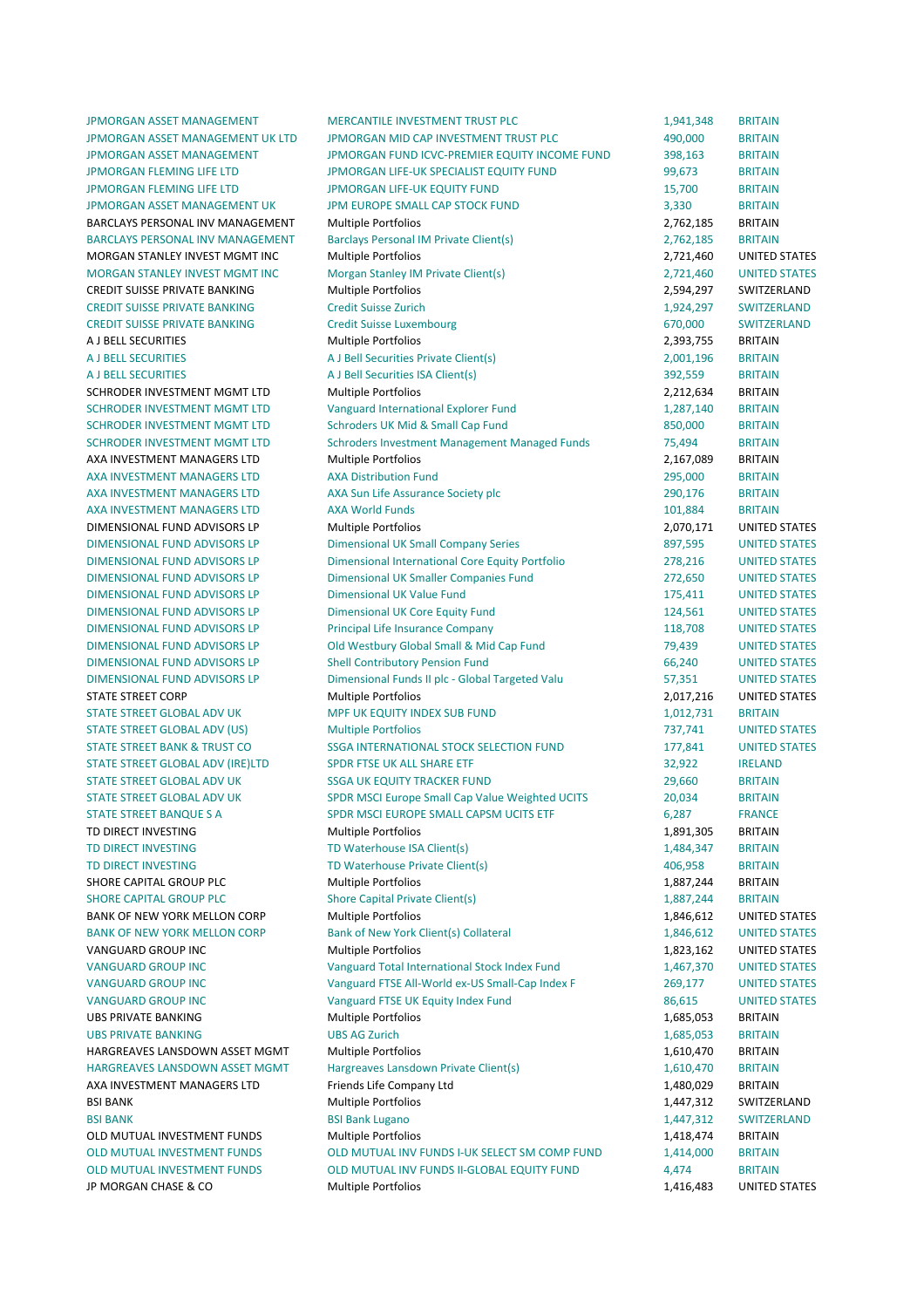JPMORGAN ASSET MANAGEMENT JPMORGAN FUNDS-EUROPE STRATEGIC DIVIDEND FD 1,185,483 LUXEMBOURG JPMORGAN ASSET MANAGEMENT JPMORGAN FUNDS-EUROPE SMALL CAP FUND 231,000 LUXEMBOURG M&G INVESTMENT MANAGEMENT LTD Multiple Portfolios and the method of the multiple of the match of the multiple Portfolios and the multiple portfolios and the multiple portfolios and the multiple portfolios and the multiple M&G INVESTMENT MANAGEMENT LTD Prudential Assurance plc 1.190,601 BRITAIN M&G INVESTMENT MANAGEMENT LTD Prudential UK Equity Passive Fund 125,831 BRITAIN M&G INVESTMENT MANAGEMENT LTD M&G Index Tracker Fund 85.402 BRITAIN HSBC PRIVATE BANK (MONACO) SA Multiple Portfolios and the state of the state of the MONACO HSBC PRIVATE BANK (MONACO) SA 
HSBC Private Bank (Monaco) SA 
1.298.686 
MONACO SCOTTISH WIDOWS INV PARTSP LTD Multiple Portfolios and the match of the multiple of the match of the match of the match of the match of the match of the match of the match of the match of the match of the match of the matc SCOTTISH WIDOWS INVESTMENT P Multiple Portfolios 1,128,741 BRITAIN SCOTTISH WIDOWS INVESTMENT PART ABERDEEN FOUNDATION GROWTH FUND 116,865 BRITAIN SCOTTISH WIDOWS INVESTMENT PART SCOTTISH WIDOWS INV PARTN-UK INCOME FUND 32.517 BRITAIN GENERALI PORTFOLIO MANAGEMENT Multiple Portfolios and the manufacture of the 1,277,896 BRITAIN GENERALI 
 PORTFOLIO 
 MANAGEMENT CF 
 The 
 Holly 
 Fund 1,277,896 BRITAIN Valartis Bank (Austria) AG **Multiple Portfolios** 1,258,144 AUSTRIA Valartis Bank (Austria) AG Capitalan in Management (Austria) Kapitalanla Capitalan in Management (Austria) Kustria RATHBONE UNIT TRUST MANAGEMENT Multiple Portfolios and the matter of the matter of the 1,223,232 BRITAIN RATHBONE UNIT TRUST MANAGEMENT Rathbones Private Client(s) 1,223,232 BRITAIN SG ASSET MANAGEMENT/LONDON Multiple Portfolios 1,222,439 BRITAIN SG ASSET MANAGEMENT/LONDON Societe Generale Bank & Trust 1999 1999 11,348 BRITAIN SG ASSET MANAGEMENT/LONDON Societe Generale Managed Funds 311,091 BRITAIN AVIVA INVESTORS **EXECUTE A CONSUMING PROPERTY AND A CONSUMING PORTFOLIOS 1,166,615** BRITAIN AVIVA 
 INVESTORS Aviva 
 Investors 
 Managed 
 Funds 703,426 BRITAIN AVIVA INVESTORS BRITAIN Aviva Investors UK Growth Fund 256,496 BRITAIN AVIVA INVESTORS **BRITAIN Aviva Investors UK Index Tracking Fund 79,906 BRITAIN** AVIVA INVESTORS BRITAIN CONTROLLED MONOKICHL Union Life & Pensions Ltd 69,527 BRITAIN AVIVA INVESTORS BRITAIN RES Collective Stakeholder Investment 57,260 BRITAIN GOLDMAN SACHS INTERNATIONAL LTD Multiple Portfolios and the state of the state of the state of the state of the Multiple Portfolios and the state of the state of the state of the state of the state of the state of the stat GOLDMAN SACHS INTERNATIONAL LTD Bank of New York GCM Client account ISG 993,143 BRITAIN GOLDMAN SACHS INTERNATIONAL LTD Goldman Sachs International Managed Funds 169.496 BRITAIN GLG 
 PARTNERS 
 LP Multiple 
 Portfolios 1,159,877 BRITAIN GLG PARTNERS INVESTMENT FUNDS LT GLG UK ICVC-UNDERVALUED ASSETS FUND 878,375 BRITAIN GLG PARTNERS INVESTMENT FUNDS LT GLG UK ICVC - UK INCOME FUND CONTRACT THE SALL SOLUTION AND RESERVE AND RESERVE PRIVATE INDIVIDUALS **EXECUTE OF A CONSECUTE CONTAINER A CONSECUTE A CONSECUTE A CONSECUTE A CONSECUTE A PRITAIN** PRIVATE INDIVIDUALS **EXECUTE A PROPERTIES ASSESSED ASSESSED A** PRIVATE INDIVIDUALS **PRITAIN** IDEALING.COM Multiple 
 Portfolios 1,025,484 BRITAIN IDEALING.COM BRITAIN Idealing.com ISA Client(s) 824,797 BRITAIN IDEALING.COM Idealing.com 
 Private 
 Client(s) 200,687 BRITAIN HSBC 
 INVESTMENTS 
 UK 
 LTD Multiple 
 Portfolios 1,023,835 BRITAIN HSBC 
 INVESTMENTS 
 UK 
 LTD HSBC 
 FTSE 
 250 
 Index 
 Fund 339,396 BRITAIN HSBC INVESTMENTS UK LTD HSBC Stockbroker Services Client(s) 286,474 BRITAIN HSBC INVESTMENTS UK LTD HSBC Merit UK Equity Fund 129,267 BRITAIN HSBC INVESTMENTS UK LTD HSBC FTSE All Share Index Fund 111,581 BRITAIN FEDERATED INVESTORS INC **Subset of Multiple Portfolios 1988,522** UNITED STATES FEDERATED INVESTORS INC Federated Unit Trust Trust Trust 733,617 UNITED STATES FEDERATED INVESTORS INC **CONTAINS TO CHE CONTAINS CONTAINS THE CONTAINS ON A STATES** CONTROLLED STATES FEDERATED INVESTORS INC Federated International Small-Mid Company Fund 95,818 UNITED STATES CHARLES STANLEY & CO LTD Multiple Portfolios and the state of the state of the state of the S82,982 BRITAIN CHARLES STANLEY & CO LTD Charles Stanley & Co ISA Client(s) 616,157 BRITAIN CHARLES STANLEY & CO LTD Charles Stanley & Co Private Client(s) 366,825 BRITAIN STATE STREET GLB ADV (UK) Multiple Portfolios 600 003,042 UNITED STATES STATE STREET GLB ADV (UK) Managed Pension Funds Ltd 600,200 UNITED STATES STATE STREET GLB ADV (UK) Friends Life Company Ltd 242,264 UNITED STATES STATE STREET GLB ADV (UK) Family Balanced International Fund 60,578 UNITED STATES HALIFAX SHARE DEALING **Share Community Controllering Controllering** Multiple Portfolios **852,789 BRITAIN** HALIFAX SHARE DEALING **Share Dealing Client(s)** 587,608 BRITAIN HALIFAX SHARE DEALING **Halifax Share Dealing ISA Client**(s) **265,181** BRITAIN ASSET VALUE INVESTORS LTD Multiple Portfolios and the matter of the matter of the Multiple Portfolios and the matter of the matter of the matter of the matter of the matter of the matter of the matter of the matter of the ASSET VALUE INVESTORS LTD Columbia University Trustees (New York) 238,422 BRITAIN ASSET VALUE INVESTORS LTD THE Vale University The Contract of the Contract of the Contract of the Partial Property ASSET VALUE INVESTORS LTD Carnegie Corporation Of New York 162,041 BRITAIN ASSET VALUE INVESTORS LTD The Rockefeller University and the matter of the 114,096 BRITAIN ASSET VALUE INVESTORS LTD Asset Value Investors (AVI) Value Fund 110,536 BRITAIN CALIFORNIA PUBLIC EMP - CALPERS Multiple Portfolios 718,864 UNITED STATES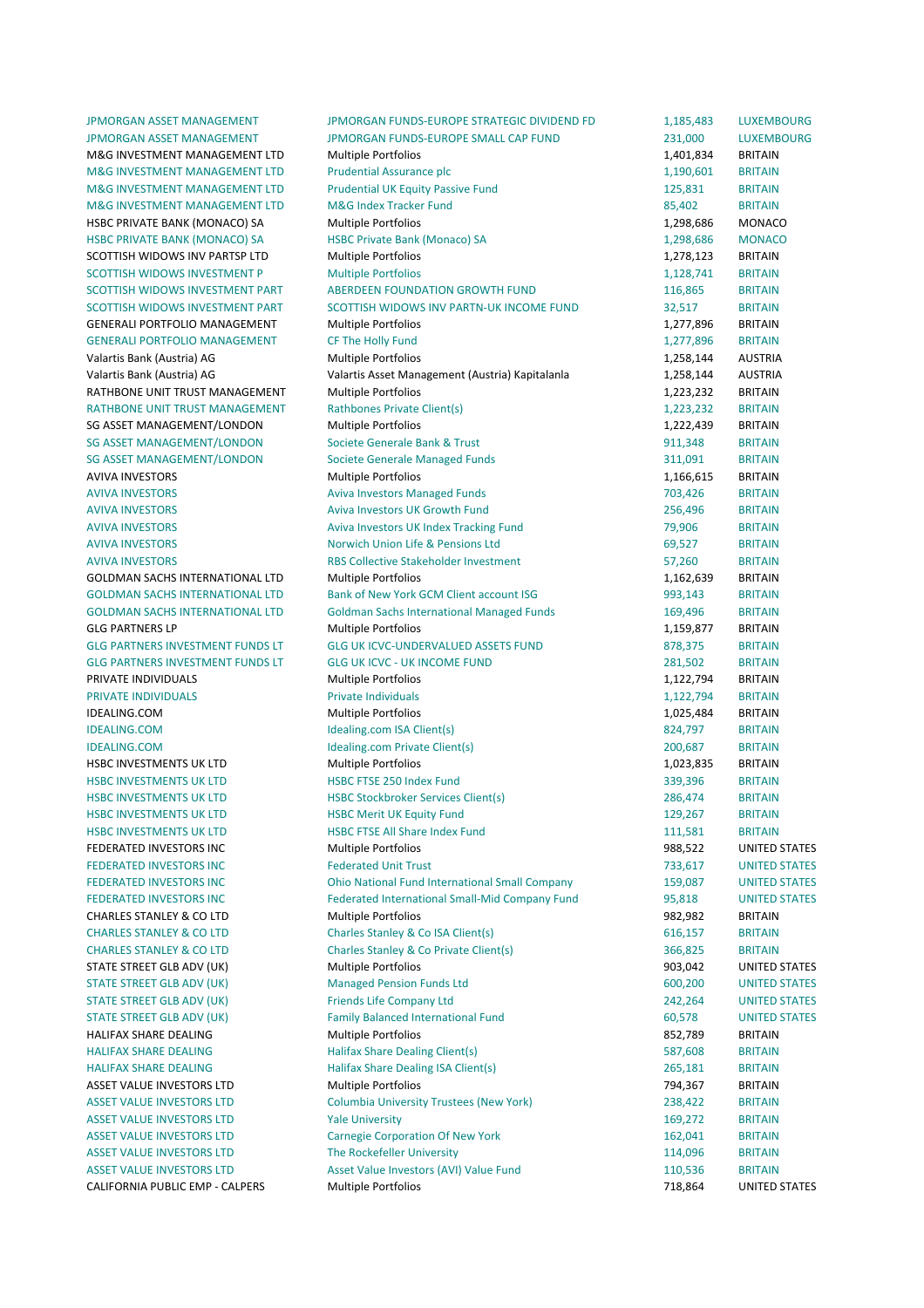BREWIN DOLPHIN SECURITIES Multiple Portfolios and the state of the state of the state of the state of the state of the state of the state of the state of the state of the state of the state of the state of the state of the

CALIFORNIA PUBLIC EMP - CALPERS California Public Employees Retirement System 718,864 UNITED STATES JP MORGAN ASSET MGMT UK **Multiple Portfolios CONFINITY CONTRACT ACCOUNT ACCOUNT ACCOUNT ACCOUNT ACCOUNT ACCOUNT** JP MORGAN ASSET MGMT UK **Same The Morgan Asset Management Managed Funds** 490,000 BRITAIN JP MORGAN ASSET MGMT UK THE MORGAN UP Morgan Life Ltd The Company of the Company of the Company of the Company of the Company of the Company of the Company of the Company of the Company of the Company of the Company of the JP MORGAN ASSET MGMT UK **The Morgan Investment Funds** 78,063 BRITAIN JP MORGAN ASSET MGMT UK **Subsidiary Contract Centre** 50,122 BRITAIN BLACKROCK GROUP LIMITED Multiple Portfolios 658,460 BRITAIN BLACKROCK ASSET MANAGEMENT **ISHARES FTSE 250 FUND 615,149** 615,149 IRELAND BLACKROCK ASSET MANAGEMENT ISHARES S&P COMMODITY PRODUCERS OIL & GAS 43,311 IRELAND GUINNESS ASSET MANAGEMENT LTD Multiple Portfolios 654,899 BRITAIN GUINNESS ASSET MANAGEMENT LTD Guinness Asset Management Funds plc 654,899 BRITAIN CLARIDEN SICAV CLARIDEN LEU (LUX) ENERGY EQUITY FUND 639,180 LUXEMBOURG ROYAL LONDON ASSET MANAGEMENT Multiple Portfolios and the control of the G36,478 BRITAIN ROYAL LONDON ASSET MANAGEMENT Royal London FTSE 350 Tracker Fund 386,951 BRITAIN ROYAL LONDON ASSET MANAGEMENT Royal London UK FTSE 350 Fund 196,426 BRITAIN ROYAL LONDON ASSET MANAGEMENT Royal London UK All Share Tracker Trust 53.101 BRITAIN TRANSAMERICA FUNDS TRANSAMERICA SCHRODERS INTERNATIONAL SMALL CAP 620,000 UNITED STATES BLACKROCK FUND ADVISORS Multiple Portfolios 610,717 UNITED STATES BLACKROCK FUND ADVISORS THE STATES ISHARES MSCI EAFE SMALL ETF THE THE MALL ASSAULT A 490,280 UNITED STATES BLACKROCK FUND ADVISORS Shares Core MSCI EAFE ETF **1996 100 CORES 100 CORES 100 CORES 100 CORES** 100 CORES 100 COR BLACKROCK FUND ADVISORS iShares Core MSCI Total International Stock ETF 16,654 UNITED STATES BLACKROCK FUND ADVISORS **in the STATES** Shares Core MSCI Furope FTF **14,014** UNITED STATES BLACKROCK FUND ADVISORS **ISHARES MSCI UNITED KINGDOM SMALL CAP INDEX FUN** 7,396 UNITED STATES BLACKROCK 
 FUND 
 ADVISORS ISHARES 
 MSCI 
 EUROPE 
 SMALL-‐CAP 
 ETF 6,432 UNITED 
 STATES BLACKROCK FUND ADVISORS **STATES** ISHARES MSCI GLOBAL ENERGY PRODUCERS FUND 3,038 UNITED STATES BLACKROCK FUND ADVISORS SALL AND STATES ENHANCED INTERNATIONAL SMALL-CAP ETF 2,240 UNITED STATES BP INVESTMENT MANAGEMENT LTD Multiple Portfolios 600,000 UNITED STATES BP INVESTMENT MANAGEMENT LTD BP DIC PF AND SOLUTION CONTROL CONTROL BOO.000 UNITED STATES UNIVERSAL 
 INVESTMENT 
 GMBH Multiple 
 Portfolios 598,061 GERMANY UNIVERSAL INVESTMENT GMBH Universal Investment Gesellschaft mbH 598,061 GERMANY FEDERATED INTL MANAGEMENT **Multiple Portfolios** and the state of the state of the state of the state of the state of the state of the state of the state of the state of the state of the state of the state of the state of t FEDERATED INTL MANAGEMENT FEDERATED UNIT TRUST LVM-EUROPA-AKTIEN 189,560 IRELAND FEDERATED INTL MANAGEMENT FEDERATED UNIT TRUST LVM - PROFUTUR THE 179.533 IRELAND FEDERATED INTL MANAGEMENT FEDERATED UNIT TRUST LVM - INTER-AKTIEN 166,338 IRELAND FEDERATED INTL MANAGEMENT FEDERATED UNIT TRUST LVM-PRO BASIS 33.178 IRELAND DE SOUSA RUI مات المستقلة المستقلة المستقلة المستقلة المستقلة المستقلة المستقلة المستقلة المستقلة المستقلة المستقلة OS BATTERYMARCH FINANCIAL MANAGE Multiple Portfolios 625,800 UNITED STATES QS BATTERYMARCH FINANCIAL MANAGE Pacific Select Fund International Small-Cap 525,800 UNITED STATES COLLINS STEWART LTD **STEWART LTD** Multiple Portfolios **1996 12:00 Multiple Portfolios** 512,840 BRITAIN COLLINS STEWART LTD Collins Stewart Private Client(s) 512,840 BRITAIN NORTHERN TRUST GLOBAL SERVICES L Multiple Portfolios CONTROL CONTROL CONTROL SO SO BRITAIN NORTHERN TRUST GLOBAL SERVICES L Abu Dhabi Investment Authority 1995 199578 BRITAIN NORTHERN TRUST GLOBAL SERVICES L Morthern Trust Quantitative Collective Managem 108,167 BRITAIN NORTHERN TRUST GLOBAL SERVICES L Microsoft Global Finance Ltd 90.283 BRITAIN SHARE CENTRE **SHARE CENTRE SHARE CENTRE Multiple Portfolios All CENTRE All CENTRE BRITAIN** SHARE CENTRE Share Centre Private Client(s) 6 (SHARE CENTRE SHARE CENTRAIN COMMERZBANK AG TRADING/MARKET Multiple Portfolios and the state of the 486,858 BRITAIN COMMERZBANK AG TRADING/MARKET Commerzbank AG Prop Trading/Market Maker Accoun 486,858 BRITAIN NORTON JOHN CHARLES **n/a** and a n/a and a control of the control of the control of the control of the control of the control of the control of the control of the control of the control of the control of the control of the LOS ANGELES CAPITAL MANAGEMENT Multiple Portfolios and a statement of the distance of the distance of the distance of the distance of the distance of the distance of the distance of the distance of the distance of the dist LOS ANGELES CAPITAL MANAGEMENT SEI UK Equity Fund 471,314 UNITED STATES CATHERY 
 ROBERT 
 M n/a 450,000 n/a BRITISH AIRWAYS PENSION FD Multiple Portfolios and the matter of the 441,661 BRITAIN BRITISH AIRWAYS PENSION FD **British Airways Pension Schemes** 441,661 BRITAIN CREDIT AGRICOLE INDOSUEZ SUISSE Multiple Portfolios 402.336 SWITZERLAND CREDIT AGRICOLE INDOSUEZ SUISSE Credit Agricole Luxembourg Client(s) 402,336 SWITZERLAND VIRGIN MONEY UNIT TRUST MANAGERS VIRGIN UK INDEX TRACKING **1988 CONTAING 397,965** BRITAIN SMITH & WILLIAMSON INVEST MGMT L Multiple Portfolios and the state of the state of the state of the state of the state of the state of the state of the state of the state of the state of the state of the state of the state SMITH & WILLIAMSON INVEST MGMT L FP MITON UNDERVALUED ASSETS FUND 279,107 BRITAIN SMITH & WILLIAMSON INVEST MGMT L SAW MAGNUM TRUST AND CONTROLLED THE SAME TO PRITAIN SMITH & WILLIAMSON INVEST MGMT L HERCULES GROWTH FUND **1999 CONTAINMENT CONTAINMENT CONTAINMENT** 23,500 BRITAIN SMITH & WILLIAMSON INVEST MGMT L DEVONSHIRE TRUST A MALE CONTROL CONTRACT THE SALE OF A RESERVE AND RESERVE AND THE SALE OF A RESERVE AND LOT A RESERVE AND LOT AND RESERVE A MALE OF A RESERVE AND LOT AND LOT AND LOT A RESE SMITH & WILLIAMSON INVEST MGMT L THE MAVEN SMART DIVIDEND UK FUND THE SAME ARRITAIN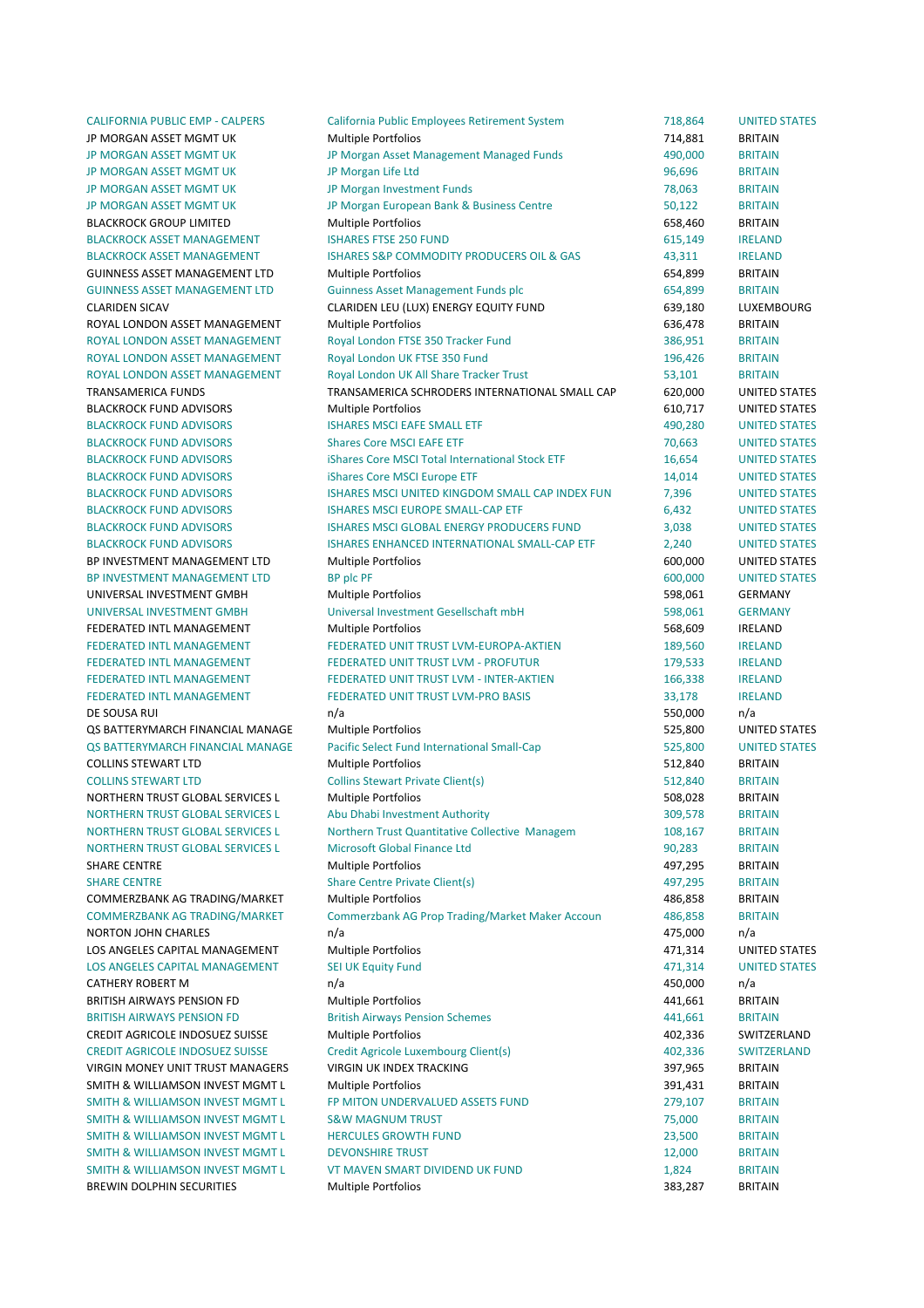BREWIN DOLPHIN SECURITIES Brewin Dolphin Securities Private Client(s) 383,287 BRITAIN

PICTET & CIE SALLER SOLL EN ANGLICIO MUltiple Portfolios STATES AND THE STATE SWITZERLAND PICTET & CIE Switzerland 801,142 SWITZERLAND 801,142 SWITZERLAND PICTET & CIE **Subset A CIE** Pictet & Cie Luxembourg **372,522** SWITZERLAND SOUTH YORKSHIRE PENSIONS AUTHORI Multiple Portfolios and the state of the state of the state of the state of the state of the state of the state of the state of the state of the state of the state of the state of the state SOUTH YORKSHIRE PENSIONS AUTHORI South Yorkshire Pensions Authority PF 370,000 BRITAIN 7 INVESTMENT MANAGEMENT Multiple Portfolios 6 and 1995,859 BRITAIN 7 INVESTMENT MANAGEMENT TIM SPECIALIST INVESTMENT FUNDS-PERSONAL INJURY 116.082 BRITAIN 7 INVESTMENT MANAGEMENT THIS TIM INVESTMENT FUNDS - AAP BALANCED FUND THIS 111,484 BRITAIN 7 INVESTMENT MANAGEMENT 7 TIM INVESTMENT FUNDS-AAP MODERATELY ADVENTUROUS 51,576 BRITAIN 7 INVESTMENT MANAGEMENT **TIM INVESTMENT FUNDS - AAP MODERATELY CAUTIOUS** 35,722 BRITAIN 7 INVESTMENT MANAGEMENT TIM INVESTMENT FUNDS - BALANCED FUND 20.471 BRITAIN 7 INVESTMENT MANAGEMENT THINDS - AAP ADVENTUROUS FUND 15,510 BRITAIN 7 INVESTMENT MANAGEMENT TIM INVESTMENT FUNDS - MODERATELY ADVENTUROUS F 6.833 BRITAIN 7 INVESTMENT MANAGEMENT TIM INVESTMENT FUNDS - MODERATELY CAUTIOUS FUND 5,347 BRITAIN 7 INVESTMENT MANAGEMENT THIS INVESTMENT FUNDS - ADVENTUROUS FUND 2.214 BRITAIN 7 INVESTMENT MANAGEMENT THIND TIM INVESTMENT FUNDS - INCOME FUND 620 BRITAIN PERSHING 
 LLC Multiple 
 Portfolios 363,922 UNITED 
 STATES PERSHING LLC **The Contract Contract Contract Pershing** New Jersey **Contract Contract Contract Contract Contract Contract Contract Contract Contract Contract Contract Contract Contract Contract Contract Contract Contract Co** INVESCO 
 LTD Multiple 
 Portfolios 357,985 UNITED 
 STATES INVESCO LTD **INVESCO LTD** Invesco UK Equity Pool **248,979** UNITED STATES INVESCO LTD **INVESCO Perpetual UK Enhanced Index Fund** 109,006 UNITED STATES INVESCO ITD **INVESCO** Perpetual Global Balanced Index 0 UNITED STATES AXA INVESTMENT MANAGERS UK LTD/U Multiple Portfolios and a statement of the statement of the statement of the statement of the statement of the statement of the statement of the statement of the statement of the statement AXA INVESTMENT MANAGERS UK LTD AXA UK INV CO ICVC-DISTRIBUTION FUND 295,000 BRITAIN AXA INVESTMENT MANAGERS UK LTD AXA UK INV CO ICVC-EXTRA INCOME FUND 50,000 BRITAIN CAVENDISH ASSET MANAGEMENT LTD Multiple Portfolios and the method of the state of the state of the BRITAIN CAVENDISH ASSET MANAGEMENT LTD Cavendish Asset Management Managed Funds 338,079 BRITAIN GAM 
 HOLDING 
 LTD Multiple 
 Portfolios 328,925 SWITZERLAND JULIUS BAER MULTIPARTNER SICAV **SUBALIUS AN ARER EQUITY GLOBAL EXELLENCE EMERG MKTS** 302.215 LUXEMBOURG JULIUS 
 BAER 
 MULTICOOPERATION JULIUS 
 BAER 
 EQUITY 
 FUND 
 NEWO 26,710 LUXEMBOURG COUTTS PRIVATE BANKING **Multiple Portfolios COUTTS AND ACCIDENT** BRITAIN COUTTS PRIVATE BANKING Coutts & Co PEP Client(s) 181,871 BRITAIN **COUTTS PRIVATE BANKING** Coutts Bank (Singapore) 144,000 BRITAIN ABERDEEN ASSET MANAGEMENT PLC Multiple Portfolios and a state of the state of the BRITAIN ABERDEEN ASSET MANAGEMENT PLC Windsor Life Assurance PS 325,740 BRITAIN WEST VORKSHIRE PENSION FUND **Multiple Portfolios** 301,000 BRITAIN WEST YORKSHIRE PENSION FUND West Yorkshire PF Next Yorkshire PF 301,000 BRITAIN **FRANK RUSSELL TRUST COMPANY Multiple Portfolios COMPANY** 288.791 UNITED STATES FRANK RUSSELL INVESTMENT MGMT RUSSELL INTERNATIONAL DEVELOPED MARKETS FUND 288,791 UNITED STATES RUSSELL INVESTMENTS IRELAND LTD RUSSELL WORLD EQUITY FUND THE THEORY OF THE RELAND RUSSELL INVESTMENTS IRELAND LTD RUSSELL INVEST CO PLC-THE WORLD EQUITY FUND II 0 IRELAND EFG Eurobank Ergasias SA Bank **Multiple Portfolios Canadia Access 1888** 283,137 GREECE EFG Eurobank Ergasias SA Bank **Ergasias SA Bank 283,137** GREECE FIDELITY 
 INVESTMENTS 
 LTD Multiple 
 Portfolios 281,422 BRITAIN FIDELITY INVESTMENTS LTD Fidelity International Managed Funds 176,609 BRITAIN FIDELITY INVESTMENTS LTD Fidelity MoneyBuilder UK Index Fund 104,813 BRITAIN TIAA CREF INVESTMENT MANAGEMENT Multiple Portfolios and the control of the control of the control of the control of the control of the control of the control of the control of the control of the control of the control of t TIAA CREF INVESTMENT MANAGEMENT TIAA CREF Managed Funds **1994** 276,994 UNITED STATES BARCLAYS PRIVATE BANKING **Multiple Portfolios 1986,181 266,181** BRITAIN BARCLAYS PRIVATE BANKING Bank Barclays Bank Geneva Client(s) 88 and 50 and 50 and 50 and 50 and 50 and 50 and 50 and 50 and 50 and 50 and 50 and 50 and 50 and 50 and 50 and 50 and 50 and 50 and 50 and 50 and 50 and 50 and UBS GLOBAL ASSET MGMT UK **Multiple Portfolios** 257,225 IRELAND UBS GLOBAL ASSET MGMT UK **BELAND** UBS Global Asset Management Life Ltd 183,069 IRELAND UBS 
 GLOBAL 
 ASSET 
 MGMT 
 UK Worcestershire 
 County 
 Council 
 PF 74,156 IRELAND OUONIAM ASSET MANAGEMENT GMBH Multiple Portfolios 253,582 GERMANY QUONIAM ASSET MANAGEMENT GMBH SEI GMF Quantitative UK Equity **1999 CONICIL 253,582** GERMANY AXA FUNDS MANAGEMENT AXA WORLD FUNDS-FRAMLINGTON JUNIOR ENERGY 250,000 LUXEMBOURG **CREDIT SUISSE AG** CREDIT SUISSE AG CREDIT SUISSE AG CREDIT SUISSE AG CREDIT SUISSE AG CREDIT STATES CREDIT SUISSE ASSET MGMT LTD Credit Suisse Private Client(s) 249,932 UNITED STATES GUINNESS ATKINSON (GA ) FUNDS Multiple Portfolios 249,550 UNITED STATES GUINNESS ATKINSON (GA ) FUNDS Guinness Atkinson Global Energy Fund 249,550 UNITED STATES GUINNESS ATKINSON ASSET MGMT GUINNESS ATKINSON FUNDS GLOBAL ENFRGY FUND 249,550 UNITED STATES Stichting Pensioenfonds DSM Nede Multiple Portfolios and Multiple Portfolios 241,000 NETHERLANDS Stichting Pensioenfonds DSM Nede Stichting Pensioenfonds DSM Nederland 241,000 NETHERLANDS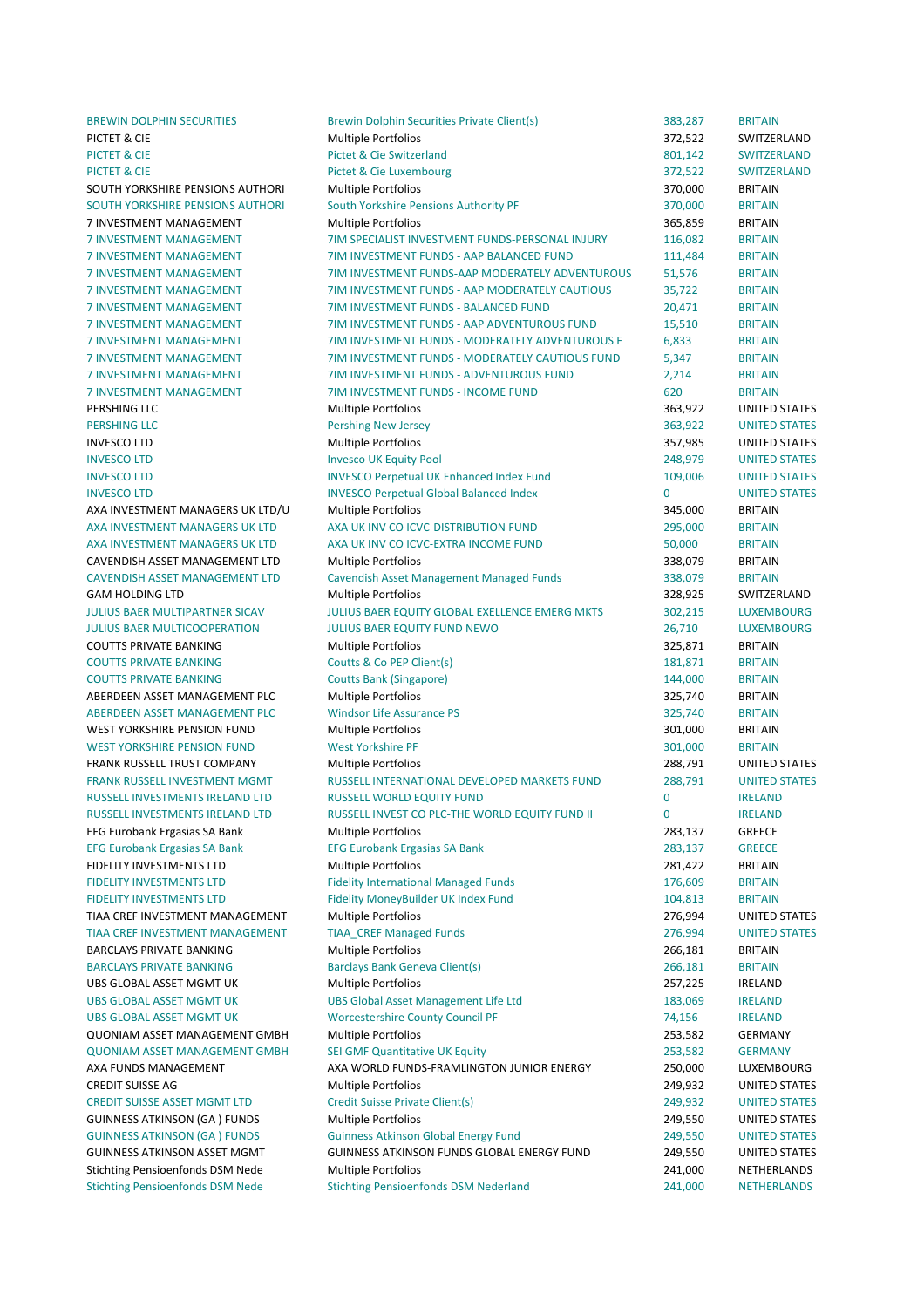INVESTEC WEALTH & INVSTMT LTD Multiple Portfolios and a state of the control of the 232,633 BRITAIN INVESTEC WEALTH & INVSTMT LTD Rensburg Sheppards IM ISA Client(s) 153,810 BRITAIN INVESTEC WEALTH & INVSTMT LTD Rensburg Sheppards IM Private Client(s) 78,823 BRITAIN DB PLATINUM ADVISORS COME Multiple Portfolios COME 230,424 LUXEMBOURG DB PLATINUM ADVISORS CONTRACT THE DB X-TRACKERS MSCLEUROPE SMALL CAP TRN INDEX 124,686 LUXEMBOURG DB PLATINUM ADVISORS **DB X-TRACKERS FTSE 250 UCITS ETF DR** 81.769 LUXEMBOURG DB PLATINUM ADVISORS BERRY BRACKERS FTSE ALL-SHARE UCITS ETF THE RESERVED ON A LUXEMBOURG DB PLATINUM ADVISORS **DB** X-TRACKERS MSCI EUROPE SMALL CAP TRN INDEX D 2.487 LUXEMBOURG LUPUS ALPHA ASSET MANAGEMENT Multiple Portfolios and a management of the 229,143 GERMANY LUPUS ALPHA ASSET MANAGEMENT Lupus Alpha Smaller Pan European Champions 229,143 GERMANY MERRILL LYNCH INTERNATIONAL PROP Multiple Portfolios and a metal of the control of the control of the metal of the control of the control of the control of the control of the control of the control of the control of the co MERRILL LYNCH INTERNATIONAL PROP Merrill Lynch International Prop Trading/Market 225.633 n/a LOMBARD ODIER DARIER HENTSCH & C Multiple Portfolios 223,609 SWITZERLAND LOMBARD ODIER DARIER HENTSCH & C Lombard Odier Geneva 223,609 SWITZERLAND KAMES CAPITAL PLC **Example 2001 CONTROL** Multiple Portfolios **CONTROL 2001 CONTROL** 220,000 BRITAIN KAMES CAPITAL PLC **Solution Companies Pens** Fu 320,000 BRITAIN AXION SWISS BANK SA **Multiple Portfolios** 220,000 SWITZERLAND AXION SWISS BANK SA **BANK SA Axion Swiss Bank SA BANK SA 220,000** SWITZERLAND OLD MUTUAL DUBLIN FUNDS **OLD MUTUAL DUBLIN-UK SELECT SMALLER COMPANIES** 219.000 IRELAND CLOSE PRIVATE ASSET MANAGEMENT Multiple Portfolios and a control of the 215,032 BRITAIN CLOSE PRIVATE ASSET MANAGEMENT Close Private Asset Management Private Client(s 215,032 BRITAIN ALLIANCE TRUST PLC/UNITED KINGDO Multiple Portfolios and the contract of the contract of the BRITAIN Alliance Trust Savings **Alliance Trust Savings Client**(s) **208,127** BRITAIN Credit Foncier de Monaco **Multiple Portfolios** 205,915 MONACO Credit Foncier de Monaco Credit Foncier de Monaco 205,915 MONACO FIN-ECO SIM SPA **Multiple Portfolios** 204,761 ITALY FIN-ECO SIM SPA Fin-Eco Sim SPA Private Banking Client(s) 204,761 ITALY MUNDER CAPITAL MANAGEMENT Multiple Portfolios and the contract of the contract of the contract of the multiple of the contract of the contract of the contract of the contract of the contract of the contract of the contract MUNDER CAPITAL MANAGEMENT Munder International Small Cap Fund 203,451 UNITED STATES ADVANCED SERIES TRUST TRUST TRUST AST SCHRODERS GLOBAL TACTMAIN THE COO, AS A MUNITED STATES NOTTINGHAMSHIRE COUNTY COUNCIL Multiple Portfolios and the country of the Multiple Service of the Multiple Portfolios NOTTINGHAMSHIRE COUNTY COUNCIL Mottinghamshire County Council PF 192,000 BRITAIN UNICREDIT SPA **189,780** ITALY UNICREDIT SPA CHARGEDIT SPA CHARGEDIT SPA CHARGEDIT SPA CHARGEDIT SPA CHARGEDIT SPA CHARGEDIT SPA CHARGEDIT SPA CHARLES SCHWAB & CO INC **Multiple Portfolios** 188,880 UNITED STATES CHARLES SCHWAB & CO INC Charles Schwab & Co Private Client(s) 188,880 UNITED STATES AXA ROSENBERG INV MGT LLC Multiple Portfolios 187,244 UNITED STATES AXA ROSENBERG INV MGT LLC SEI GMF Pan European Small Cap Fund 187,244 UNITED STATES CHARLES SCHWAB INVESTMENT MGMT Multiple Portfolios 182,914 UNITED STATES CHARLES SCHWAB INVESTMENT MGMT SCHWAB INTERNATIONAL CORE EQUITY 118,102 UNITED STATES CHARLES SCHWAB INVESTMENT MGMT SCHWAB INTERNATIONAL SMALL-CAP EQUITY ETF 64.812 UNITED STATES AMUNDI ASSET MANAGEMENT **Multiple Portfolios** and the management of the management of the management of the management of the management of the management of the management of the management of the management of the manage CREDIT AGRICOLE GROUP SCT Brunoy SCT Brunoy SCT BRANCE CREDIT AGRICOLE GROUP 
Credit Agricole Group Client(s)

TO,000

FRANCE SMITH & WILLIAMSON INVESTMENT MA Multiple Portfolios 176,047 BRITAIN SMITH & WILLIAMSON INVESTMENT MA Smith & Williamson Private Client(s) 120,567 BRITAIN SMITH & WILLIAMSON INVESTMENT MA Smith & Williamson ISA Client(s) 55,480 BRITAIN DEUTSCHE BANK PROP TRADING/MARKE Multiple Portfolios and the state of the state of the BRITAIN DEUTSCHE BANK PROP TRADING/MARKE Deutsche Bank Prop Trading/Market Maker Account 159,534 BRITAIN HSBC INVESTMENTS UK LTD **HSBC FTSE All Share Index Tracker Fund** 157,117 BRITAIN SHAREPRICE **156,361** BRITAIN Multiple Portfolios 156,361 BRITAIN SHAREPRICE SharePrice Private Client(s) 156,361 BRITAIN LLOYDS TSB PRIVATE BANKING **Multiple Portfolios** 152,716 BRITAIN LLOYDS TSB PRIVATE BANKING LOVES TSB (Geneva) 152,716 BRITAIN HARGREAVE 
 HALE 
 LTD Multiple 
 Portfolios 149,775 BRITAIN HARGREAVE HALE LTD **Hargreave Hale Private Client(s)** 149,775 BRITAIN FIDELITY INTERNATIONAL **Multiple Portfolios** 144,915 BERMUDA FIDELITY INVESTMENT SERVICES FIDELITY INVESTMENT FUNDS ICVC - INDEX UK FUND THAS 143.185 BRITAIN FIDELITY INVESTMENT SERVICES FIDELITY MULTI-ASSET STRATEGIC FUND 754 BRITAIN FIDELITY INVESTMENT SERVICES FIDELITY INV FUNDS IV-FIDELITY MULTI ASSET GROW 569 BRITAIN FIDELITY INVESTMENT SERVICES FIDELITY INVIV-FIDELITY MULTI ASSET ADVENTUROU 407 RRITAIN FIDELITY INVESTMENT SERVICES FIDELITY INV EDS IV-FIDELITY MULTI ASSET DEFENS 0 BRITAIN OUANTIC LTD BVI CHARON CONTROLLED Multiple Portfolios CHARON CONTROLLED AND LEBANON QUANTIC LTD BVI 143,104 LEBANON CONTROLLED AND CONTROLLED AND CONTROLLED AND QUANTIC LTD BVI 143,104 LEBANON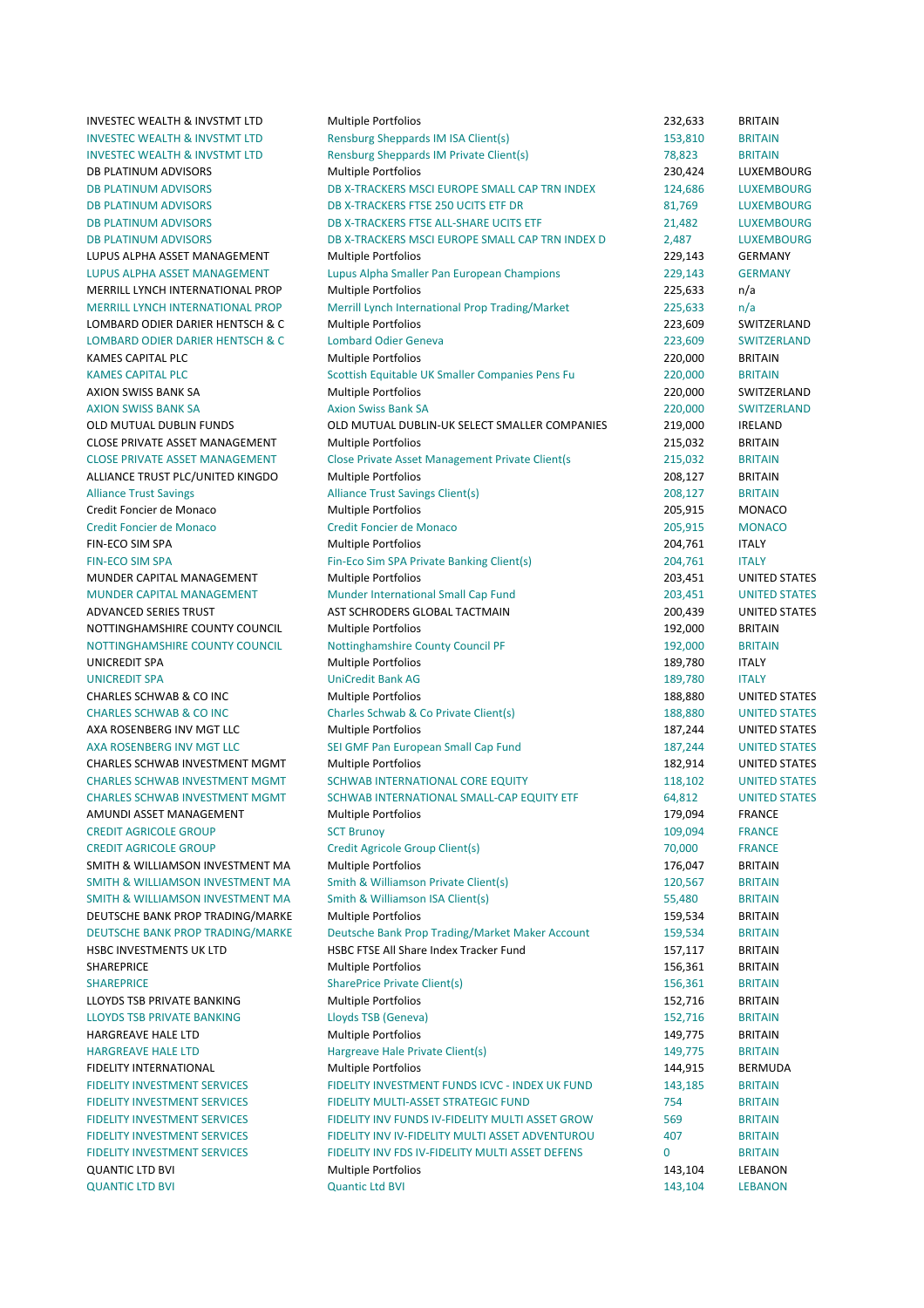PUBLIC EMPLOYEE RETIREMENT SYSTE Multiple Portfolios 135,751 UNITED STATES PUBLIC EMPLOYEE RETIREMENT SYSTE Public Employee Retirement System of Ohio 135,751 UNITED STATES MARIS 
 ANTONY n/a 131,743 n/a DEXIA BIL GROUP **Support Accord Controllering Controllering** Multiple Portfolios **129,573** LUXEMBOURG DEXIA 
 BIL 
 GROUP Dexia 
 Bank 
 QI 
 30% 129,573 LUXEMBOURG LEGAL & GENERAL INV MGMT LTD Legal & General UK FTSE 350 Equity Index Fund 129,129 BRITAIN IGNIS ASSET MANAGEMENT **Multiple Portfolios** 127,331 BRITAIN IGNIS ASSET MANAGEMENT Phoenix Life Ltd BULA UK Equity PMF 127,331 BRITAIN BESSEMER INVESTMENT MANAGEMENT L OLD WESTBURY SMALL AND MIDCAP FUND 127,053 UNITED STATES COLORADO PUBLIC EMPLOYEES RETIRE Multiple Portfolios 126,835 UNITED STATES COLORADO PUBLIC EMPLOYEES RETIRE Colorado Public Employee Retirement Association 126,835 UNITED STATES BPU 
 BANCA 
 GROUP Multiple 
 Portfolios 124,145 ITALY BPU BANCA GROUP 
Unione Di Banche Italiane Private Client(s) 
124,145 
ITALY LONDON BOROUGH OF ISLINGTON Multiple Portfolios and the state of the state of the state of the Multiple Portfolios and the state of the state of the state of the state of the state of the state of the state of the state of LONDON BOROUGH OF ISLINGTON London Borough of Islington PF 120,000 BRITAIN SOCIETE GENERALE PROP TRADING/MA Multiple Portfolios 116,893 n/a SOCIETE GENERALE PROP TRADING/MA Societe Generale Prop Trading/Market Maker Acco 116,893 n/a BANCO SANTANDER DE NEGUCIOS PORT Multiple Portfolios and a series of the multiple of the series of the series of the series of the series of the series of the series of the series of the series of the series of the series BANCO SANTANDER DE NEGUCIOS PORT Banco Santander de Negocios Portugal 113,946 PORTUGAL UBI 
 Banca 
 International 
 S.A. Multiple 
 Portfolios 110,000 LUXEMBOURG UBI 
 Banca 
 International 
 S.A. UBI 
 Banca 
 International 
 S.A. 110,000 LUXEMBOURG THRIVENT FINANCIAL FOR LUTHERANS Multiple Portfolios 109,955 UNITED STATES THRIVENT FINANCIAL LUTHERANS THRIVENT PARTNER WORLDWIDE ALLOCATION PORTFOLIO 74,370 UNITED STATES THRIVENT FINANCIAL LUTHERANS THRIVENT PARTNER WORLDWIDE ALLOCATION FUND 35,585 UNITED STATES INVESCO ASSET MANAGEMENT LIMITED INVESCO PERP GLOBAL INV SER-GLOBAL BAL INDEX 109,245 BRITAIN HENDERSON GLOBAL INVESTORS LTD Multiple Portfolios 108,376 LUXEMBOURG HENDERSON GLOBAL INVESTORS LTD Henderson UK Enhanced Equity Fund 108,376 LUXEMBOURG ETOILE GESTION 
ETOILE MULTI GESTION EUROPE ABONNEMENT D'EPARGN 
108,028 FRANCE NEW YORK LIFE INVESTMENT MGT **MAINSTAY INTERNATIONAL OPPORTUNITIES FUND** 105.519 UNITED STATES R C BROWN INVESTMENT MANAGEMENT Multiple Portfolios and the control of the control of the control of the BRITAIN R C BROWN INVESTMENT MANAGEMENT R C Brown Investment Management Client(s) 103,655 BRITAIN BESTINVEST BROKERS PLC **Multiple Portfolios 102,300** BRITAIN BESTINVEST BROKERS PLC **BESTING BESTING BESTING BRITAIN** BESTING BRITAIN WEST MIDLANDS METROPOLITAN AUTHO Multiple Portfolios and the matter of the multiple of the matter of the multiple portfolios and the multiple portfolios and the multiple portfolios and the multiple portfolios and the multi WEST MIDLANDS METROPOLITAN AUTHO West Midlands Metropolitan Authorities PF 100,000 BRITAIN WATTS MICHAEL JUNIES AND RESERVE TO A MATTER OF THE SERVER OF THE SERVER OF THE SERVER OF THE SERVER OF THE SERVER OF THE SERVER OF THE SERVER OF THE SERVER OF THE SERVER OF THE SERVER OF THE SERVER OF THE SERVER OF THE SE WHIRFIAND GROUP CHARGED Multiple Portfolios CHARGED 194.430 BRITAIN WH IRELAND GROUP **Supply and SET ALL SET ASSESSED WH** Ireland Private Client(s) **94,430** BRITAIN ABU DHABI INVESTMENT AUTHORITY Multiple Portfolios and the control of the matter of the MAE ABU DHABI INVESTMENT AUTHORITY Abu Dhabi Investment Authority 193,757 UAE COMPAM FUNDS COMPAM FUND ACTIVE EQUITY SELECTION 52.500 LUXEMBOURG CCR 
 ASSET 
 MANAGEMENT Multiple 
 Portfolios 89,588 FRANCE CCR ASSET MANAGEMENT CCR Valeur CCR Valeur CCR SOLUTION 89,588 FRANCE FRANK RUSSELL COMPANY **FRANK RUSSELL II - PAN EUROPEAN EQUITY FUND** 88,915 IRELAND JARVIS INVESTMENT MANAGEMENT Multiple Portfolios and the state of the state of the state of the state of the state of the state of the state of the state of the state of the state of the state of the state of the state of JARVIS INVESTMENT MANAGEMENT Jarvis Investment ISA Client(s) 88,138 BRITAIN BARBAROUX OUVIER  $n/a$ AMERICAN CENTURY COMPANIES INC Multiple Portfolios and the states of the states and the UNITED STATES AMERICAN CENTURY INVESTMENT MGMT AMERICAN CENTURY INTERNATIONAL VALUE FUND 58,537 UNITED STATES AMERICAN CENTURY INVESTMENT MGMT American Century International Core Equity Fund 25,604 UNITED STATES AZIMUT HOLDING SPA **Multiple Portfolios** and the set of the set of the set of the set of the set of the set of t AZIMUT HOLDING SPA **Azimut Europa Fund CONTACT CONTACT ALL ALGO CONTACT AND AZIMUT** HOLDING SPA **ALGO CONTACT A** WALKER CRIPS STOCKBROKERS Multiple Portfolios and the method of the method of the Multiple Portfolios and the method of the method of the method of the method of the method of the method of the method of the method of the WALKER CRIPS STOCKBROKERS Walker Crips Group Private Client(s) 76,670 BRITAIN LEGAL & GENERAL INV MGMT LTD Legal & General Assurance Management FTSE 250 75,080 BRITAIN GLOBEFLEX CAPITAL LP **Multiple Portfolios 1.600** UNITED STATES GLOBEFLEX CAPITAL LP **STATES** Desjardins Global Small Cap Equity Fund 71,600 UNITED STATES REYL & CIE SA GUILLEAD CONTROLLEY CONTROLLEY Multiple Portfolios CONTROLLEY CONTROLLER SWITZERLAND REYL 
 & 
 CIE 
 SA Reyl 
 & 
 Cie 
 SA 71,596 SWITZERLAND REYL 
 LUX 
 GLOBAL 
 FUNDS 
 SICAV REYL 
 LUX 
 GLOBAL-‐EUROPEAN 
 EQUITIES 71,363 LUXEMBOURG BANESTO Multiple 
 Portfolios 69,920 SPAIN BANESTO **Banesto (Banco Espanol de Credito)** Private Clie 69.920 SPAIN JOHN HANCOCK INVESTMENT MGT SVS JOHN HANCOCK II INTERNATIONAL SMALL COMPANY FD 68,528 UNITED STATES Lemanik Asset Management **Multiple Portfolios Community Community** 68,400 LUXEMBOURG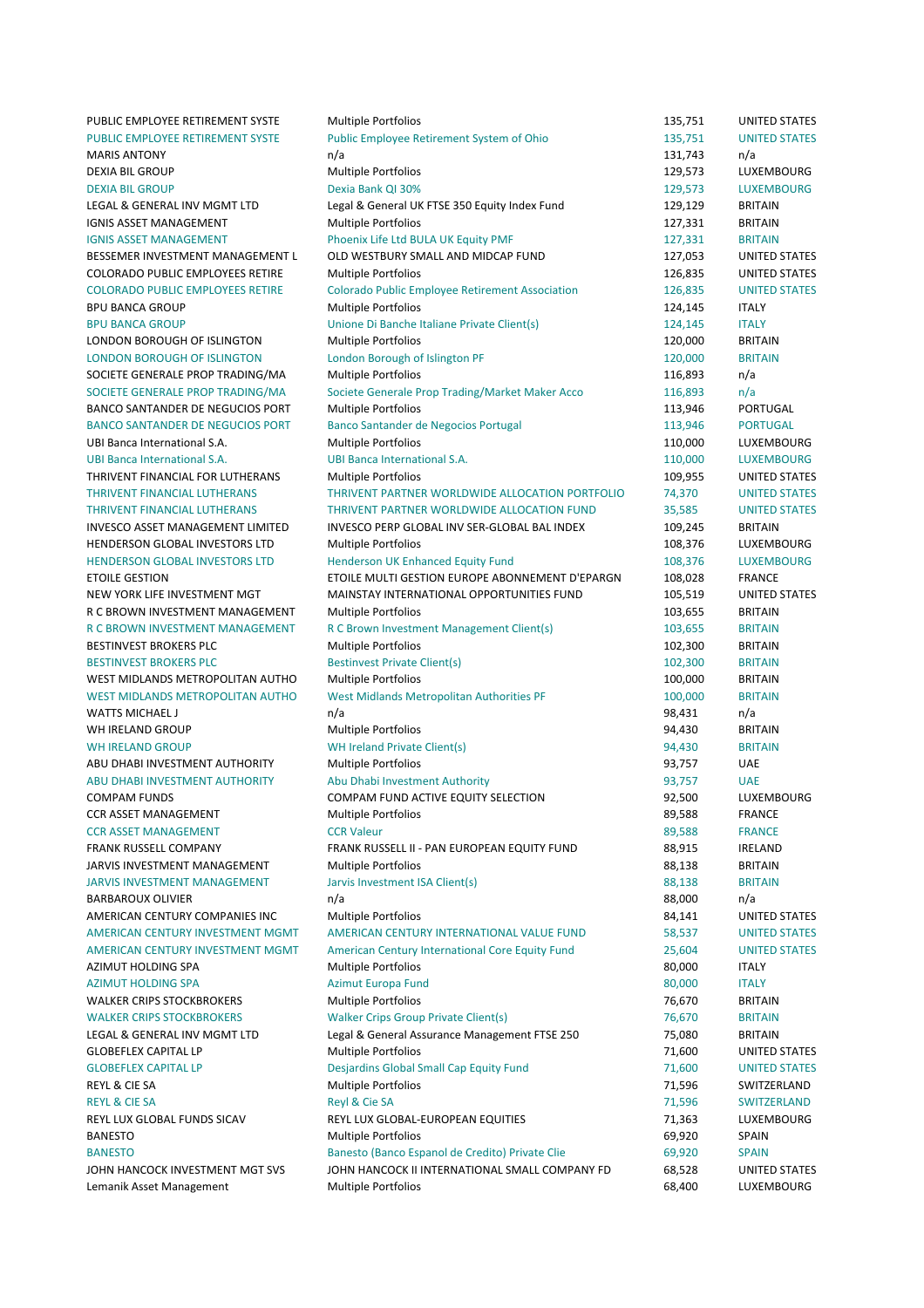| LEIHAHIN MOOCLIVIAHAKEHICHU             | LEIHAHIN MIDHA DELA JIRHIA                             | <b>00,400</b> | LUALIVIDUUNU         |
|-----------------------------------------|--------------------------------------------------------|---------------|----------------------|
| NEW CAPITAL FUND MANAGEMENT LTD         | DYNAMIC EUROPEAN EQUITY FUND                           | 65,994        | <b>IRELAND</b>       |
| SOCIETE GEN SECS SERV SPA               | Multiple Portfolios                                    | 65,947        | <b>ITALY</b>         |
| SOCIETE GEN SECS SERV SPA               | Societe Generale Securities Services SPA               | 65,947        | <b>ITALY</b>         |
| RICHELIEU FINANCE                       | <b>Multiple Portfolios</b>                             | 64,712        | <b>FRANCE</b>        |
| <b>RICHELIEU FINANCE</b>                | <b>Richelieu Special</b>                               | 64,712        | <b>FRANCE</b>        |
| BCIMC INVESTMENT MANAGEMENT             | BRITISH COLUMBIA INVESTMENT MANAGEMENT CORP            | 64,283        | CANADA               |
| NATIONAL FINANCIAL SERVICES LLC         | <b>Multiple Portfolios</b>                             | 63,224        | <b>UNITED STATES</b> |
| NATIONAL FINANCIAL SERVICES LLC         | <b>National Financial Services LLC</b>                 | 63,224        | <b>UNITED STATES</b> |
| Interactive Brokers LLC                 | Multiple Portfolios                                    | 62,738        | <b>BRITAIN</b>       |
| <b>Interactive Brokers LLC</b>          | <b>Interactive Brokers Private Client(s)</b>           | 62,738        | <b>BRITAIN</b>       |
| <b>ABBEY SHAREDEALING</b>               | <b>Multiple Portfolios</b>                             | 62,726        | <b>BRITAIN</b>       |
| <b>ABBEY SHAREDEALING</b>               | Abbey Sharedealing ISA Client(s)                       | 62,726        | <b>BRITAIN</b>       |
| <b>BANQUE FEDERATIVE DU CREDIT MUTU</b> | <b>Multiple Portfolios</b>                             | 61,144        | <b>FRANCE</b>        |
| <b>BANQUE FEDERATIVE DU CREDIT MUTU</b> | <b>Banque Federative du Credit Mutuel</b>              | 61,144        | <b>FRANCE</b>        |
| <b>WELLS FARGO BANK NATIONAL ASSOC</b>  | <b>Multiple Portfolios</b>                             | 60,138        | UNITED STATES        |
| <b>WELLS FARGO BANK</b>                 | WELLS FARGO ADVANTAGE DIVERSIFIED STOCK PORT           | 30,069        | <b>UNITED STATES</b> |
| <b>WELLS FARGO BANK</b>                 | WELLS FARGO ADVANTAGE DOW JONES TARGET DATE 203        | 5,920         | <b>UNITED STATES</b> |
| <b>WELLS FARGO BANK</b>                 | <b>WELLS FARGO ADVANTAGE DOW JONES TARGET 2040</b>     | 5,832         | <b>UNITED STATES</b> |
| <b>WELLS FARGO BANK</b>                 | WELLS FARGO ADVANTAGE DOW JONES TARGET 2050            | 4,032         | <b>UNITED STATES</b> |
| <b>WELLS FARGO BANK</b>                 | <b>WELLS FARGO ADVANTAGE DOW JONES TARGET 2025</b>     | 3,614         | <b>UNITED STATES</b> |
| <b>WELLS FARGO BANK</b>                 | WELLS FARGO ADVANTAGE DOW JONES TARGET DATE 202        | 3,265         | <b>UNITED STATES</b> |
| <b>WELLS FARGO BANK</b>                 | <b>WELLS FARGO ADVANTAGE DOW JONES TARGET 2035</b>     | 3,254         | <b>UNITED STATES</b> |
| <b>WELLS FARGO BANK</b>                 | <b>WELLS FARGO ADV DOW JONES TARGET 2045</b>           | 2,202         | <b>UNITED STATES</b> |
| <b>WELLS FARGO BANK</b>                 | <b>WELLS FARGO ADVANTAGE DOW JONES TARGET 2015</b>     | 740           | <b>UNITED STATES</b> |
| <b>WELLS FARGO BANK</b>                 | WELLS FARGO ADVANTAGE DOW JONES TARGED DATE 205        | 455           | <b>UNITED STATES</b> |
| <b>WELLS FARGO BANK</b>                 | <b>WELLS FARGO ADVANTAGE DOW JONES TARGET DATE 201</b> | 379           | <b>UNITED STATES</b> |
| <b>WELLS FARGO BANK</b>                 | WELLS FARGO ADVANTAGE DOW JONES TARGET DATE TOD        | 375           | <b>UNITED STATES</b> |
| DEUTSCHE ASSET MANAGEMENT LTD UK        | Multiple Portfolios                                    | 60,000        | <b>BRITAIN</b>       |
| DEUTSCHE ASSET MANAGEMENT LTD UK        | <b>Deutsche Private Banking Client(s)</b>              | 60,000        | <b>BRITAIN</b>       |
| LINCOLNSHIRE COUNTY COUNCIL             | <b>Multiple Portfolios</b>                             | 55,096        | <b>BRITAIN</b>       |
| LINCOLNSHIRE COUNTY COUNCIL             | <b>Lincolnshire County Council PF</b>                  | 55,096        | <b>BRITAIN</b>       |
| First Clearing LLC Prop Trading/        | <b>Multiple Portfolios</b>                             | 53,500        | UNITED STATES        |
| First Clearing LLC Prop Trading/        | First Clearing LLC Prop Trading/Market Maker Ac        | 53,500        | <b>UNITED STATES</b> |
| BANQUE J SAFRA (MONACO) SA              | <b>Multiple Portfolios</b>                             | 52,298        | <b>MONACO</b>        |
| <b>BANQUE J SAFRA (MONACO) SA</b>       | Banque J Safra (Monaco) SA                             | 52,298        | <b>MONACO</b>        |
| PEERLESS INSURANCE COMPANY [Mult        | PEERLESS INSURANCE COMPANY                             | 50,406        | UNITED STATES        |
| SMITH BARNEY CONSULTING GROUP           | CG CAPITAL MARKETS INTERNATIONAL EQUITY                | 46,092        | <b>UNITED STATES</b> |
| <b>IRONHORSE CAPITAL LLC</b>            | <b>CONDUCTOR GLOBAL FUND</b>                           | 44,989        | <b>UNITED STATES</b> |
| <b>F&amp;C FUND MANAGEMENT LTD</b>      | F&C INV FUNDS-FTSE ALL-SHARE TRACKER FUND              | 37,978        | <b>BRITAIN</b>       |
| EDINBURGH FUND MANAGERS PLC             | <b>EDINBURGH UK TRACKER TRUST</b>                      | 35,588        | <b>BRITAIN</b>       |
| ACD SERVICES LIMITED                    | CF PROGRESSIVE UK SMALLER COMPANIES FUND               | 30,000        | <b>BRITAIN</b>       |
| NATIONAL AUSTRALIA BANK LT              | <b>Multiple Portfolios</b>                             | 29,934        | AUSTRALIA            |
| NATIONAL AUSTRALIA BANK LT              | National Australia Bank Custodian Services             | 29,934        | <b>AUSTRALIA</b>     |
| ALASKA PERMANENT FUND CORP              | ALASKA PERMANENT FUND CORPORATION                      | 26,969        | UNITED STATES        |
| <b>FLEXSHARES TRUST</b>                 | FLEXSHARES MORNINGSTAR DEVELOPED MARKETS EX-US         | 25,965        | <b>UNITED STATES</b> |
| <b>GUSTAVIADAVEGARDH FONDER AB</b>      | STOCKPICKER JF COMMODITY ENERGY FUND                   | 24,800        | SWEDEN               |
| SKANDIA INVESTMENT MANAGEMENT           | OLD MUTUAL UK INDEX FUND                               | 19,966        | <b>BRITAIN</b>       |
| UBS FUND MANAGEMENT SWITZERLAND         | UBS CH INSTL FUND 2-EQS GLBL SMALL CAPS PASSIVE        | 19,548        | SWITZERLAND          |
| PRINCIPAL LIFE INSURANCE CO [Mul        | PRINCIPAL LIFE INSURANCE CO                            | 19,043        | UNITED STATES        |
| NORDEA INVESTMENT FUNDS                 | NORDEA 1 SICAV - GLOBAL SMALL CAP FUND                 | 17,250        | LUXEMBOURG           |
| <b>CORNERSTONE ADVISORS INC</b>         | CORNERSTONE ADVISORS GLOBAL PUBLIC EQUITY FUND         | 15,380        | <b>UNITED STATES</b> |
| PHOENIX FUND SERVICES UK LTD            | PFS CHELVERTON UK EQUITY GROWTH FUND                   | 15,000        | <b>BRITAIN</b>       |
| MARKS AND SPENCER UNIT TRUST MGM        | MARKS & SPENCER WORLDWIDE MANAGED FUND                 | 14,798        | <b>BRITAIN</b>       |
| PARWORLD                                | Parworld Track Europe Small Cap                        | 14,242        | LUXEMBOURG           |
| UBS WEALTH MANAGEMENT UK LTD            | Multiple Portfolios                                    | 10,595        | <b>BRITAIN</b>       |
| <b>UBS ETF</b>                          | <b>UBS ETF - FTSE 250 UCITS ETF</b>                    | 10,275        | LUXEMBOURG           |
| <b>UBS ETF</b>                          | UBS EFT MSCI UK IMI SOCIALLY RESPONSIBLE UCITS         | 320           | <b>LUXEMBOURG</b>    |
| ALLIANZ DRESDNER ASSET MGMT UK          | CHARIGUARD UK EQUITY FUND                              | 10,541        | <b>BRITAIN</b>       |
| LYXOR ASSET MGMT LUXEMBOURG SA          | n/a                                                    | 9,053         | LUXEMBOURG           |
| SANTANDER ASSET MANAGEMENT UK           | SANTANDER PREMIUM FUND-UK EQUITY FUND                  | 8,948         | <b>BRITAIN</b>       |
| IRISH LIFE INVESTMENT MANAGERS L        | IRISH LIFE INV MGRS-INDEXED WORLD SMALL CAP EQU        | 7,548         | IRELAND              |
| <b>CLAYMORE INVESTMENTS INC</b>         | <b>Multiple Portfolios</b>                             | 7,400         | CANADA               |

CLAYMORE INVESTMENTS INC **INVESTMENTS** INC **INCORE SECURE IN INDEX ETF** 5,446 CANADA

| 3,400          | <b>LUXEMBOURG</b>              |
|----------------|--------------------------------|
| 5,994          | IRELAND                        |
| 5,947          | <b>ITALY</b>                   |
| 5,947          | <b>ITALY</b>                   |
| 1,712          | FRANCE                         |
| 4,712          | <b>FRANCE</b>                  |
| 1,283          | CANADA                         |
| 3,224          | UNITED STATES                  |
| 3,224          | <b>UNITED STATES</b>           |
| 2,738          | <b>BRITAIN</b>                 |
| 2,738          | <b>BRITAIN</b>                 |
| 2,726          | <b>BRITAIN</b>                 |
| 2,726          | <b>BRITAIN</b>                 |
| l,144          | <b>FRANCE</b>                  |
| 1,144          | <b>FRANCE</b>                  |
| ),138          | UNITED STATES                  |
| 0,069          | <b>UNITED STATES</b>           |
| 920            | <b>UNITED STATES</b>           |
| 832            | <b>UNITED STATES</b>           |
| 032            | <b>UNITED STATES</b>           |
| 614            | <b>UNITED STATES</b>           |
| 265            | <b>UNITED STATES</b>           |
| 254            | <b>UNITED STATES</b>           |
| 202            | <b>UNITED STATES</b>           |
| 10             | <b>UNITED STATES</b>           |
| 55             | <b>UNITED STATES</b>           |
| 79             | <b>UNITED STATES</b>           |
| 75             | <b>UNITED STATES</b>           |
| 0,000          | <b>BRITAIN</b>                 |
| 0,000          | <b>BRITAIN</b>                 |
| 5,096          | <b>BRITAIN</b>                 |
| 5,096          | <b>BRITAIN</b>                 |
| 3,500          | UNITED STATES                  |
| 3,500          | <b>UNITED STATES</b>           |
| 2,298          | MONACO                         |
| 2,298          | <b>MONACO</b>                  |
| ),406          | UNITED STATES                  |
| 5,092          | UNITED STATES                  |
| 1,989          | UNITED STATES                  |
| 7,978          | <b>BRITAIN</b>                 |
| 5,588          | <b>BRITAIN</b>                 |
| 0,000          | BRITAIN                        |
| 9,934          | AUSTRALIA                      |
| 9,934          | <b>AUSTRALIA</b>               |
| 5,969          | UNITED STATES<br>UNITED STATES |
| 5,965<br>1,800 | SWEDEN                         |
| 9,966          | BRITAIN                        |
| 9,548          | SWITZERLAND                    |
| 9,043          | UNITED STATES                  |
| 7,250          | LUXEMBOURG                     |
| 5,380          | <b>UNITED STATES</b>           |
| 5,000          | <b>BRITAIN</b>                 |
| 1,798          | BRITAIN                        |
| 1,242          | LUXEMBOURG                     |
| 0,595          | BRITAIN                        |
| ),275          | LUXEMBOURG                     |
| 20             | <b>LUXEMBOURG</b>              |
| ),541          | <b>BRITAIN</b>                 |
| 053            | LUXEMBOURG                     |
| 948            | <b>BRITAIN</b>                 |
| 548            | IRELAND                        |
|                |                                |
| 400            | CANADA                         |